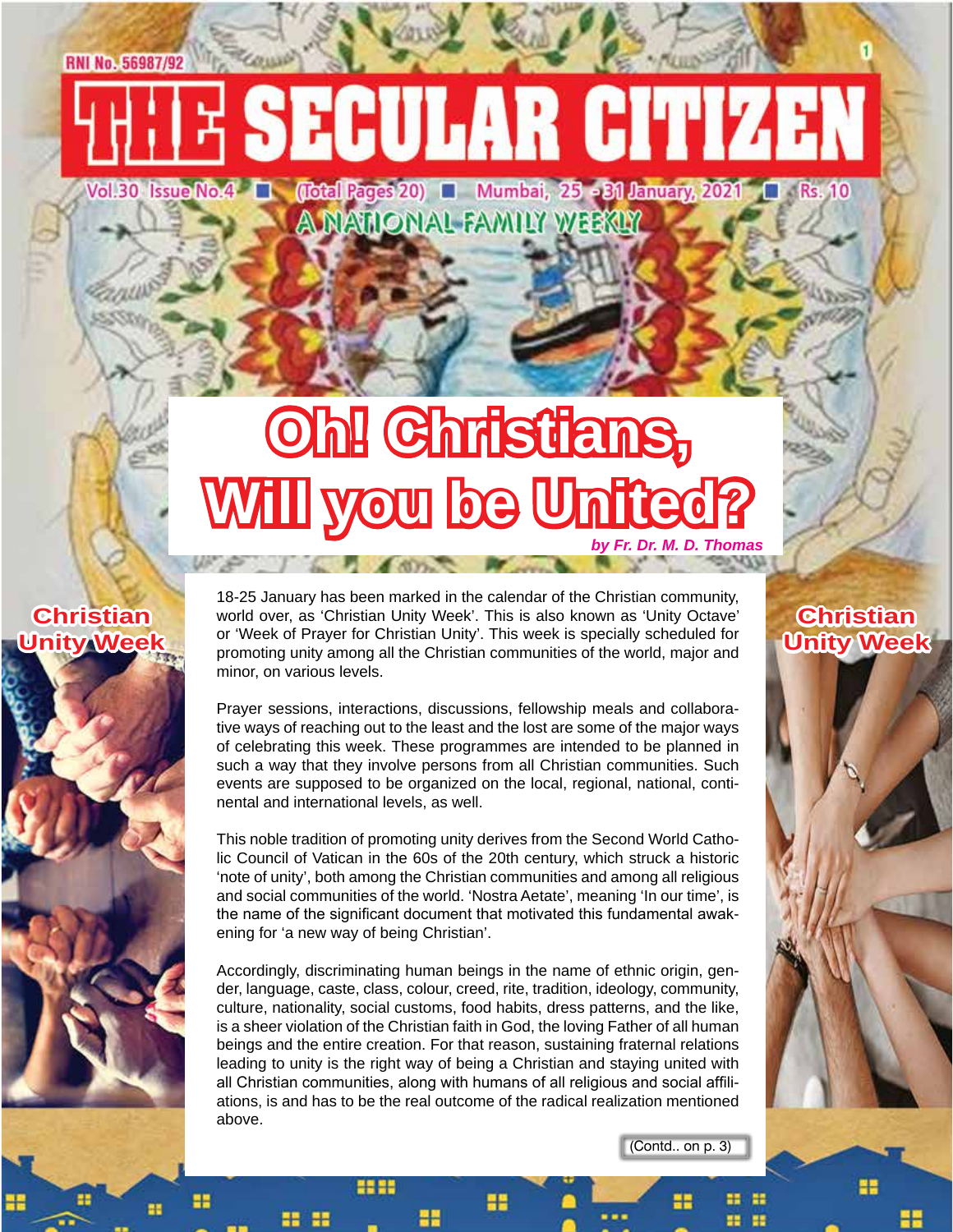#### **America shamed by DON[onald]**

The year 2021 dawned for America on a sad note. Never before – the beacon of democracy may have found itself in such a situation created by none other than the sitting President. America did not deserve the man – Donald Trump as President and the Americans [which include diehard supporters of the GOP] knew that the man with his whimsical ways would put the country either to shame or in trouble. His utterances and actions from time to time did not inspire any confidence in the Americans whose population comprises of people from across the world. To a great extent, the man was a fanatic with distinct leaning towards the white supremacists, particularly the radical lot of the likes of Proud Boys. His indifference to the genuine concerns of the Black community was bordering on aversion.

Trump's egregious hatred towards Muslims too was visible which manifested in debarment of all citizens from half a dozen Muslim countries from entering America without any exception. This was overturned by the judiciary like the slew of his other perfunctory executive orders from time to time. Either he did not seek the advice of his aides or he disregarded them using his "my way or the highway" approach. It was always believed that an American President is a de facto dictator during his term with the enormous powers that he enjoys. The outgoing President was on the verge of becoming one thanks to the sagacity and maturity of the electorate especially from the 'swing' states like Georgia, Pennsylvania and Michigan. His four year term was a highly turbulent one for America and the world at large.

The moment he realized that the power is slipping from his hands, he became restive. Every claim that he made was thrown out by the Courts but he was hell bent on overturning the verdict through any means, fair or foul and he did just that on that fateful day when the unruly mob literally took over the Capitol. This assault was a direct fall-out of the incitement by the losing President. Was it to replicate the forced overthrow of a government by white supremacists way back in 1898? It was sad to see the Senators ducking for cover. But an unfazed V.P. Mike Pence

# **VIEWS on NEWS**

showing equanimity, not only denounced the happenings, he later continued with the business of the House and declared Joe Biden elected to seal Don's fate. Mike Pence deserves Oscar for his fearlessness and commitment to Constitution. Fearing impeachment, Trump condemned the violence though he had earlier thanked and praised them. Someone rightly wondered what would have happened on that fateful day if the rioters were armed with guns or IEDs. There could have been mayhem especially since hundreds of Senators were present. It reminds one of the attacks on the government in Myanmar [erstwhile Burma] some decades ago where a number of ministers were shot. More recently there was an incident in Nepal where many royals were shot dead by one of the royals hoping to grab power.

Trump thinks that the near 50% who voted for him are 'his' ardent supporters. Americans vote for the party and not individuals and that is why, barring a couple of swing states, the vote pattern has generally remains the same. Only the white supremacists are with him. The Democrats have managed to impeach and shame Trump a second time. Now it is up to the Senate to take it forward and make him politically impotent for the sake of the nation. In the ultimate analysis, democracy in America which is not tenuous, has won but Americans will have to revisit the electoral laws to curtail the powers of a losing President and allow him to function only as a "Caretaker President" during the interim which is actually too long – over 75 days. It is astonishing that he has the powers to pardon himself which is weird. How on earth can you pardon yourself? Even the Pope cannot do that. Finally, the dubious role of some lawmakers of the Republican Party, in the assault on the Capitol, is being probed. If their complicity is proved, it will be disastrous for the credibility and future of the GOP.

\*\*\*\*\*

#### **Annual Budget**

Everybody normally waits for the announcement of the annual budget with high hopes and expecting some goodies to make life a little more comfortable than what it has been thus far. This year the expectations are still higher what



with financial, mental and social problems gifted to humanity through the Corona virus, thanks to China. Every segment of the Indian population is in need of some stimulus including senior citizens with fall in deposit rates. No matter what the Finance Minister dishes out, there is bound to be disappointment. For the FM, this year's exercise is tougher than any of the past budgets. Add to this is the call for free vaccines which by itself has a huge financial implication.

On the other hand, the Minister will have to resort to some jugglery. The revenues are woefully down during this year due to economic paralysis with almost everything remaining locked down in varying degrees depending on the spread of the deadly virus. The expenditure on the health infrastructure for the governments in all the states and the Centre must have been humongous and to that extent the governments' coffers stand badly depleted. The government at the Centre has already announced huge stimulus packages which are being released in tranches. All this is going to make the budget exercise a trying job. Yet, keeping the expectations in mind and assembly elections in key states, the government will endeavour to make it as friendly or as less painful as possible.

In the good old days, when taxes and import duties were very high, no new tax or duty was considered as a bonanza - no new burden. Smarter Finance Ministers reduced some Income tax rates and more than made up the lost revenue through indirect taxes which only tax experts could decipher reading between the lines some days later. While there is no such scope this time around when the taxes are already low, some visible benefits are likely to be announced. The fiscal deficit would have gone for a toss due to the pandemic and the government will have a ready excuse. Let's wait for the 'budget like never before' promised by the FM.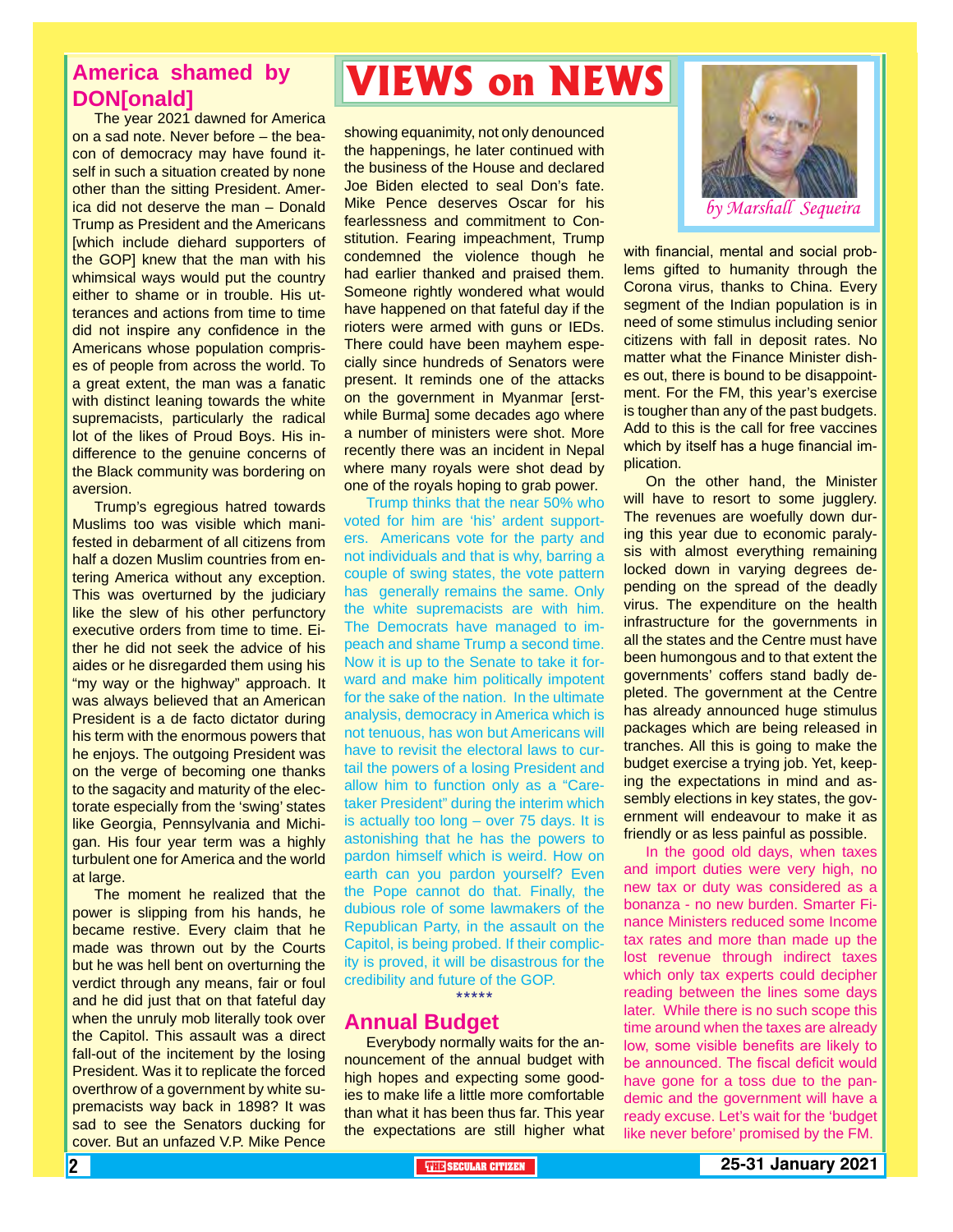

**worldover.** Send in your request to : **+91 - 9820485389 or secular@sezariworld.com** Our bank account details for Fund Transfer : Account Name: The Secular Citizen, Current Account No. 03552000006744, Bank: HDFC Bank, Branch : CST - Mumbai VT, ISFC code: HDFC0000355

all Christian communities are like the

(Contd.. from p. 1)

In view of translating the above vision into a mission, the Catholic Church instituted in course of time Pontifical Council for Christian Unity at the international level, along with offices of Christian unity at the continental, national, state and diocesan levels. Most of the Christian communities in the world established units for Christian unity on different levels, too, like World Council of Churches, National Council of Churches in India and Evangelical Fellowship of India.

Now, as a matter of fact, Christian unity is grounded in sharing, one to another, three core realities of life - the human and spiritual 'values' of Jesus the great Teacher and Master, the Bible as the sacred scripture of 'good news' and the 'faith' in being part of the large family of God the Father on earth. The 'filial experience' of God coupled with the 'fraternal expression' of being a sister or brother to every human being on earth is the pathway to Christian unity. And, Christian unity, in its turn, necessarily leads, and has to lead, to unity among all religious and social communities on earth, as well.

In addition, Jesus is like a tree and

branches of that tree, just like the body having different parts perfectly blended together. Abiding by the tree and all its branches is the only way to draw the sap of life from the tree and to flourish as branches, in the spirit of sharing the divine and human life among them from the same source. 'Love' is the characteristic mark of being a Christian and without loving Christians of all communities, along with all other communities, no Christian can claim to love Jesus and God the Father, not at all. This is what John, a significant writer of the story of Jesus in the Bible, categorically affirmed, "Whoever claims to love God yet hates a brother or sister is a liar. For whoever does not love their brother and sister, whom they have seen, cannot love God, whom they have not seen".

Furthermore, "Do to the other what you would have him or her do to you" is the universal golden rule set on top by Jesus Christ, the Messiah. Moreover, 'When you have loved other Christians, other believers and other human beings, you have already loved Jesus and God the Father', and definitely not otherwise. This is the golden sum and substance of a faith or life that is worth the name on this planet. This is what the late Pope John Paul II illustrated on dialogical terms when he stated, as well, "By dialogue we open ourselves to one another, for as we open ourselves to one another, we open ourselves to God". Yet again, Pope Francis, the most brilliant papal leader of the modern times, through his latest encyclical 'Fratelli Tutti', has summarized Christian faith, and all faiths for that matter, to 'fraternity and social friendship' with every person.

Therefore, on the occasion of 'Christian Unity Week 2021', Christian believers in India and across the globe have a razor-sharp question right in front of them, 'Oh! Christians, will you rise above trivial private concerns and remain United?' A 'refresh', and even make a 'restart', is called for, in favour of maintaining brotherly, sisterly and friendly relations and fellowship with all Christian communities and people of all faiths, ideologies and cultures, in our country and in the entire world. One's faith has to be the vibrant source of motivation for

contributing one's mite in making our country and the world society more harmonious than what they are today, by staying united with one and all.



*Thomas*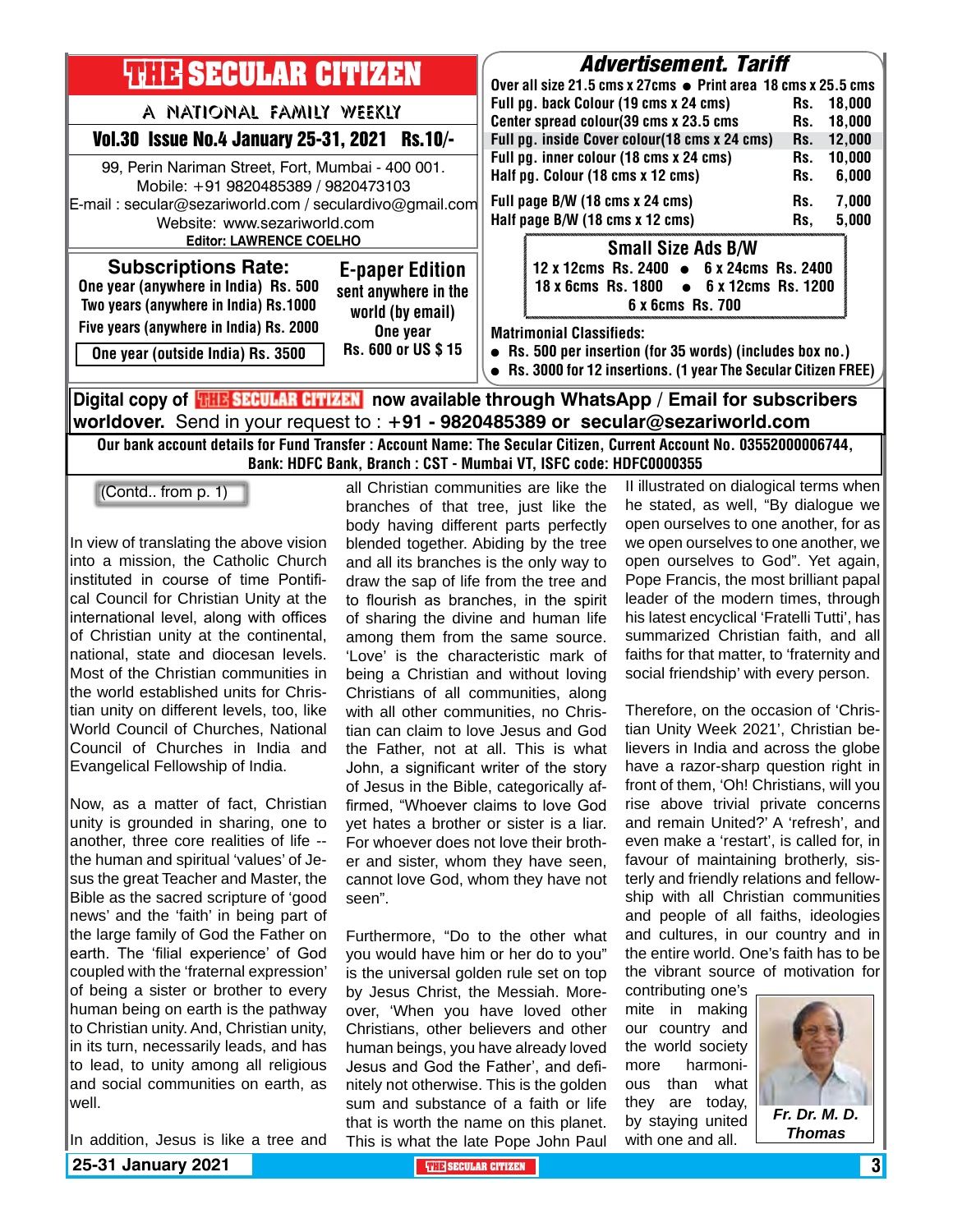# **Karnataka the Most Saffron state in South India.**

#### *by Don Aguiar.*

**K**arnataka is the first state and<br>only one so far from South In-<br>dia to accept a Communal and<br>anti-minorities saffron party to power. only one so far from South India to accept a Communal and anti-minorities saffron party to power. And once in power even for a few months, the saffron party penetrates society, education, sector, and police.

For more than three decades, South Kanara has gained a reputation as the Sangh Parivar's laboratory. People unfamiliar with coastal Karnataka believe it is responsible for the growth of radical right-wing organisations like Hindu Yuva Sene, Bajrang Dal and Ram Sene, which propagate a form of divisive, hate-fuelled politics, using love jihad and gauraksha as instruments of coercion.

The Nagpur-born Rashtriya Swayamsevak Sangathan (RSS) altered the local history of Coastal Karnataka in the manner in which oral narratives have been altered across Dakshin Kannada to fit narrative of religious forces and national religious narratives.

It began when Hedgewar sent an emissary to Mangalore, and a RSS shaka was born. It is the locus of origin for Hindutva in South Kanara, and describes one end of a long and ragged timeline that has scribbled its way to present day coastal Karnataka, which has transformed into a bastion of the Sangh.

The RSS, apart from organising programs for their national leaders like Golwalkar, was mainly strategizing on expansion. They hardly had any direct involvement in the freedom struggle. Some RSS leaders and cadre in the region participated individually. Under the leadership of RSS Mangalore head HV Sheshadri, his recruits started setting up shakhas in urban Mangalore and smaller towns like Udupi, Puttur and Karkala.

The year 1915 is significant in Indian political history because it was then that the word 'Hindu' was used and accepted as a political term to define those who were not Muslim, Christian, Jain, Sikh or Buddhist. Until the Akhil Bharatiya Hindu Mahasabha was formed, the Arya Samajis, for instance, referred to themselves as 'Aryans', the followers of the ancient Vedic faith.

The Arya Samaj picked up Hindu nationalism after Brahmo Samaj failed to unite local communities. The Arya Samaj's activities complemented those of the Brahmo Samaj. Their founder Dayanand Saraswati had devised a purification ceremony through which Muslims and Christians could be reconverted to Hinduism.

Golwalkar formed VHP and recruited Vishvesha Teertha of Pejavara mutt for Hindu groups to rally behind lovejihad, and for getting anti-Muslim sentiments to seep into local consciousness. Starting from 2005, the stories around how Muslims were indulging in love jihad to lure Hindu girls became a topic of conversation at almost every meeting of the Sangh in Dakshin Kannada. These activities were further fuelled when BJP came to power in 2008. The new born BJP had distanced itself from Sangh ahead of 1984 polls.

Despite the Sangh's best efforts, its politics had few takers in Coastal Karnataka as up until then — the Tulu identity was more powerful than the 'Hindu' identity. The support for Hindu mobilisation remained mostly in the urban areas and small towns of the region such as Mangaluru, Ullal, Udupi, Puttur, Sullia, Karkala, Moodabidre, Ujjire.

Economic, Political shifts created vacuum in Dakshin Kannada. Identity cri-

ses furthered Hindu Homogenisation. Only with the coming of the Sangh and its projects like 'Hindu Samajautsav' and 'Ittiga pooja' were these spaces revived to operate as another space from where the Sangh could further expand their base. Has the saffron power hit upon a winning formula of a Hindu identity governed by social engineering?

Under Deoras, Sangh widened its base in Dakshin Kannada, and ramped up support from lower castes. The Sangh, made its political entry into coastal Karnataka by winning the Municipal Corporation elections in Udupi. At 28, VS Acharya took charge as the youngest ever Municipal Commissioner. He later emerged as one of the most significant politicians for the BJP, going on to become the Home Minister of Karnataka in 2008.

RSS used religious festival to embed a sense of Hindu identity in locals, and widens its base and strengthen VHP after Hindu Samajostsav. The Hindu Samajotsava is a yearly show of strength of the Sangh Parivar in Coastal Karnataka. The first such rally was held in Mangalore in April 1981 when Alva was serving his term as the district president for the Vishwa Hindu Parishad (VHP). The theme that year was 'unity of Hindus.' The programmes of the Sangh relied heavily on evoking a homogenising religious pride while appropriating local cultural symbols as Congress brand of 'Hinduness' fell flat.

The saffron party presently is behaving like prehistoric tribes that live in a wholly different reality determined to annihilate Christianity and the other religious communities and have started exercising power through governors or arm twisting in almost all states. They have forgotten that they are one people, one nation and part of a com-

<sup>(</sup>Contd.. on p. 14)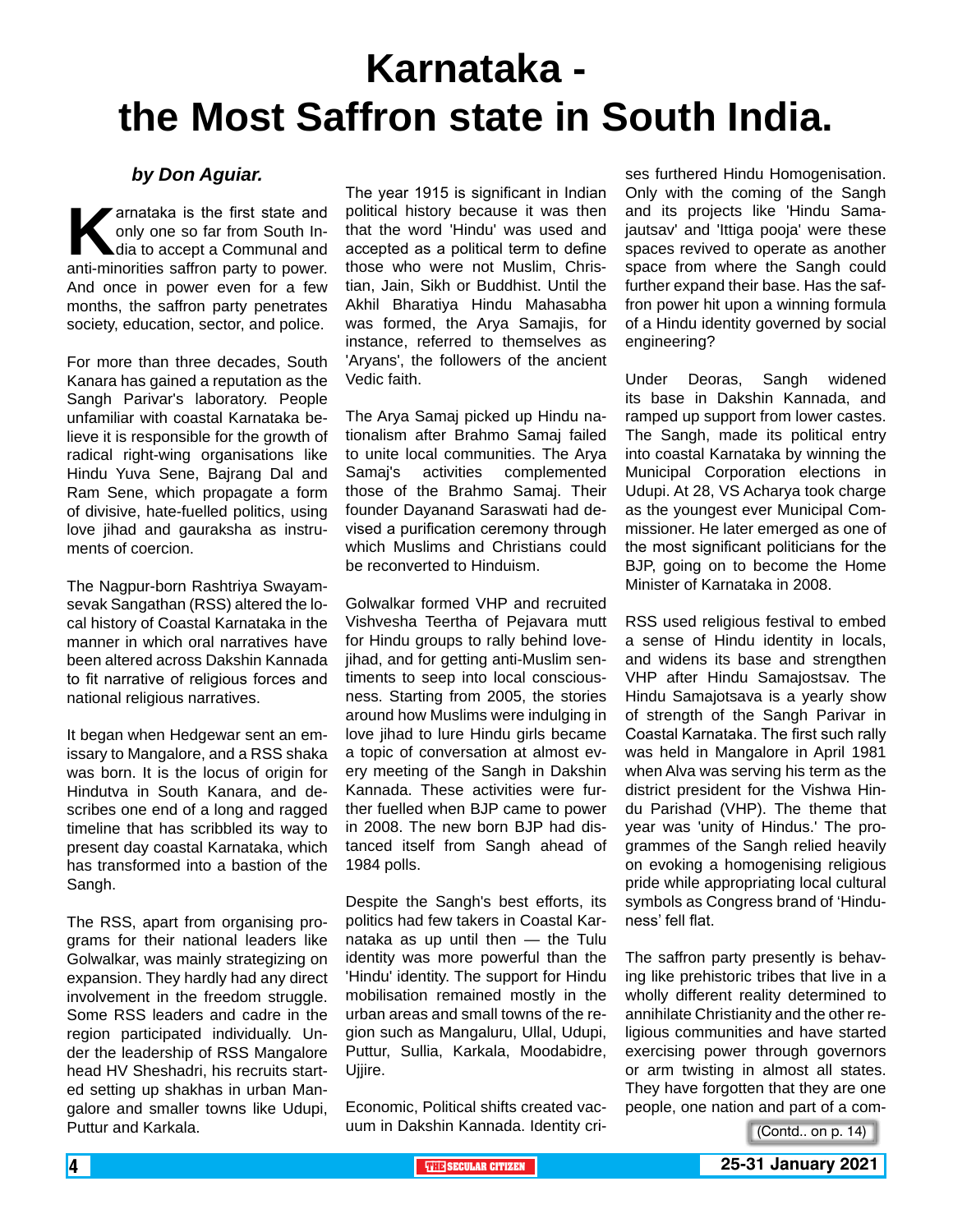

#### **Atrocities against women**  सातच्या आत घरात!

It is shameful to note that National Commission for Women member Chandramukhi Devi, who Thursday visited the village where a 50-yearold woman was allegedly gangraped and abandoned outside her home in Uttar Pradesh's Badaun district, said, "The incident would not have happened had the woman not stepped out alone in the evening." The victim later died in hospital due to excessive bleeding.

This is a crime that has shamed humanity, yet Madam Chandramukhi Devi dictated terms to women, "I would also like to say that women should not, under the influence of anyone, step out untimely,!"

We know the horrible situation in U.P. today regarding rapes and gang rapes and police atrocities on women. Raped victims are burnt within night without the knowledge of their families to destroy the evidences! Yet this CWC member instead of condemning the security lapses, rather tries to discipline women of 50 and curtail their freedom! All women's organisations should raise their voice against such an attitude in society. I am reminded of a refrain in Maharashtra to discipline girls, सातच्या आत घरात!

> *—-Fr Michael G. Vasai*

### **On addressing people – legislator trust**

### **deficit**

Vice President Venkaiah Naidu has hit the nail on the head in his address to legislators in Goa with his statements : 1) "Legislators are supposed to empower the people and not themselves" 2: "There is a trust deficit in people's perception about legislators and legislatures which need to be addressed at the earliest". How very true indeed, especially in our tiny little state of Goa where elected representatives have turned crorepatis in a short time, with assets doubling after their tenure in office. Secondly , some of our elected members have shown their true colours in the last assembly elections by betraying the trust reposed in them by their voters and supporters, by switching loyalties and parties for personal gains. We need persons of integrity to represent us and not turncoats who indulge in double speak and sing a different tune overnight to safeguard their positions and keep their vote banks intact. Toppling of govts has been the favourite game of politicians in Goa, because of which, Goa has had 30 govts in the past 60 years of liberation, out of which only 3 completed their full term, 11, less than one year, and President's rule 5 times. Shameful to say the least.

Thirdly, how sensitive the Goa govt is to the needs of the people can be judged by the number of public protests and outcry we have had in recent months on important matters affecting the lives of many people with problems such as coal handling, double tracking, power transmission and the destruction of eco-sensitive areas, IITcampus sites, etc, Voices of dissent have been silenced , people beaten up, and FIRs filed against peaceful protesters. It is therefore important that this trust deficit and lacuna between legislators and the people be addressed soon if Goa has to progress. Development is necessary , but not at the cost of the destruction of the environment and lives of the people. For this to happen, people need to be empowered and their needs met selflessly and without personal gains to our elected members.

> *— A. F. Nazareth, Alto Porvorim, Goa*

### **Saluting Healthcare Workers Sacrifices**

With the outbreak of the Covid-19 pandemic, the world has realised the worth of doctors who are in the frontline in the war against the deadly disease. And now, amid the Coronavirus pandemic, our healthcare workers, doctors, nurses and support staff who risk becoming infected themselves, are making extraordinary sacrifices to take care for the rest of us.

 They do so, most infuriatingly, even as they have been put at a greater risk than necessary by the avoidable shortage of masks, face shields and other personal protective equipment. No doubt, they even risk their lives for saving the lives of hundreds and thousands of people all over the country and the world. It is true that they need the government's encouragement and proper facilities to work with zeal and zest in their everyday duties in their respective hospitals.

 Also, since masks are mandatory to avoid getting infected with Coronavirus, some masked men are enjoying the liberty to rob the public even in broad daylight. The police must keep an eye on such anti-social elements.

> *—Jubel D'Cruz, Mumbai.*

**Please renew your subscription if expired. Mention your subscription no. while sending the renewal amount**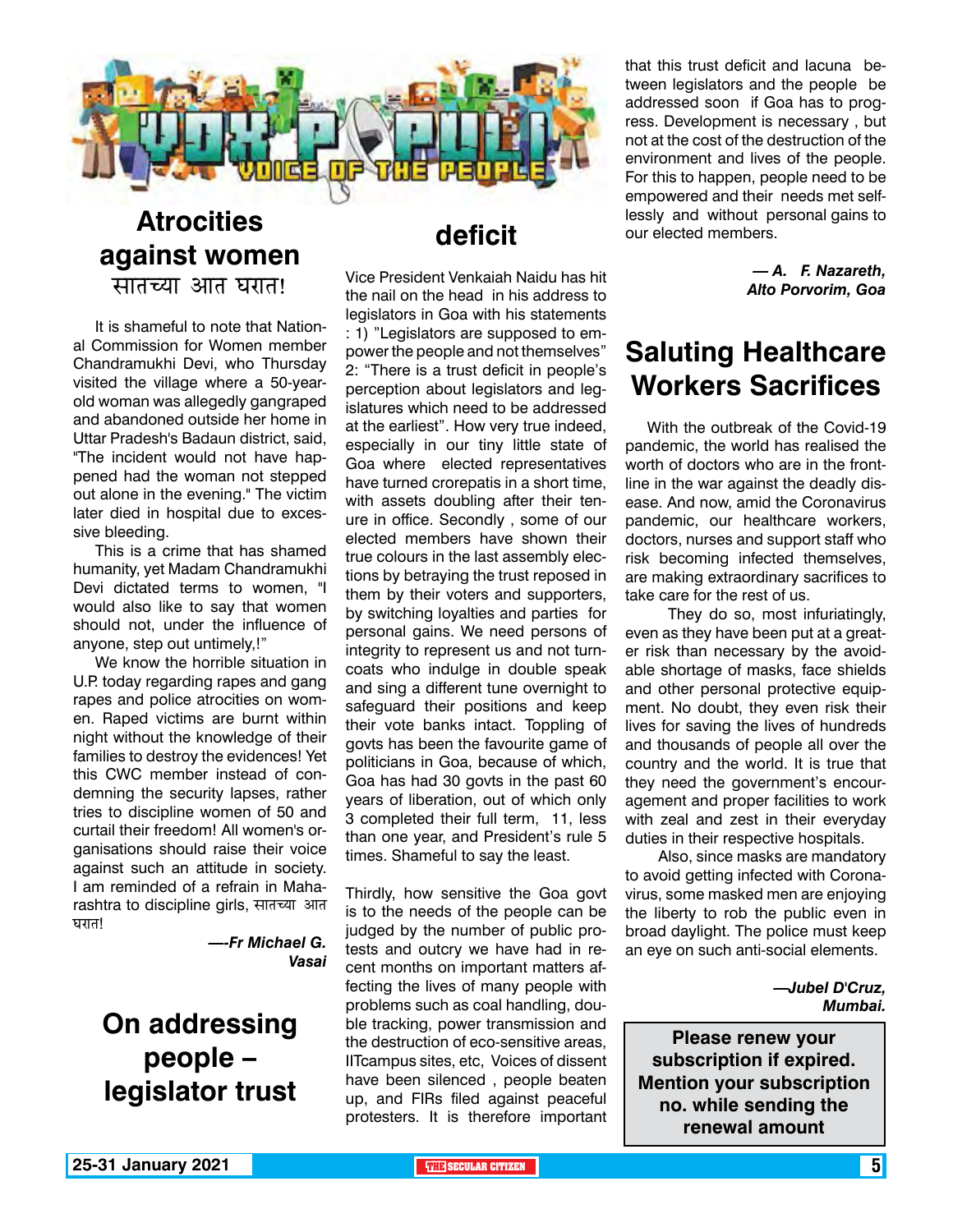### **'Mangalore Today' Magazine in its 25th year**

- Ivan Saldanha-Shet.

'Mangalore Today' is a popular monthly magazine that has caught the eye of selective readers widely, it's also a collector's item now. It calls for a review; as it has just entered it's twentyfifth year, launched on December 16, 1996. The silver milestone is worth recapturing.

 Memories continuously blending with classic 'Brand Mangaluru', Kudla in Tulu, Mangaluru officially in Kannada, Manjarun in Sanskrit, Mangalapuram in Malayalam, Kodial in Konkani, Maikala in Beary, Kaudal in Urdu, Manjiloree in Arabic, and Mangalore generally, to each his own in this historical land. "Mangalore Today" is by resourceful and thoughtful people behind each and every aspect of this monthly magazine and journal. The only Illustrated English monthly magazine in the twin districts, for long - and now it is the oldest English monthly magazine in the market here, in this silver year 2021 AD.

 For all the goodness here, gratitude is due to God Almighty, seasoned knowledgeable dedicated readers are ever happy to read this monthly and express the sentiments in their own ways driving the progress. The editorial, contributors and working team led by Publisher/Editor V U George, totally dependable and serious yet a flexible task force for the last 24 years motivating many. Even in the unprecedented lock down there has been practically no break even in the web site sphere and with the online version for three months and print version resumed from September 2020, a real courageous deed of the publisher/editor which very few print media publications have been able to match , with uninterrupted gripping contents, admirable indeed. The web site "www. mangaloretoday.com" systematically updated is worth the time to learn



about local/national/NRI/International news, views and current topics, do take a look, soon to be updated too. 'Mangalore Today' Website is a boon on a day to day basis and is highly popular.

To contribute to and gain from 'Mangalore Today', have been advertisers and commercial supporters, without whom efforts would not be fruitful. The print version alone, has a circulation of over 6000 in DK and Udupi including the copies circulated in Mumbai, Bangalore, the Middle East and other countries. We have, as per fair estimates, a readership that is overwhelming at present.

This is all just the tip of the proverbial iceberg, all said and done, this quality publication, with a generous quantity too, can not compare with most local publications, subscription wise (not even half of what it deserves), and / or any parameter. From early times cost wise, all means and considerations have been exerted to keep it bare nominal so it can be accessed by those in need, specially students and institutions, there has been a fair response from outside Mangalore that is an encouraging factor, low cost with high quality still is an attractive matter for all. As 2021, the 25th year is now here, all look ahead positively even in times that are uncertain and difficult, the aim consistently will be to go on to the Golden Anniversary goal and into a golden future, with the blessings of the Almighty, followed by all within and without.

Mangalore in the last few years has changed to "Mangaluru" that is but a minor matter.....But, looking at the changes of development that have come in, as is in most towns and cities in India, what is seen in the general outlook is very critical. Particularly with regards to nature and people growth. Pros-

perity, outer glitter and smartness may be one thing but it is not all, a lot is to be desired as of now. The "Smart City" outlook, spending crores after crores of rupees is definitely not a very pleasing development when results are absent. Let us hope the authorities concerned will pull up their socks, see the flaws and errors and draw up plans of correction and concern for a better Mangaluru sooner than later, and the shambles now seen will turn out into a better experience for our future citizens to come. The citizens of Mangaluru are making efforts to gain a mature role in the betterment and development of the city of Mangalore whose interest has always been at heart with all our dear people, the officials and the Governments at all times whatever the cause.

 In it's 25th anniversary commemorative issue, highlighted is the region's transformation, examined closely are the various facets that are graciously covered in this magazine in pace with it's own development - thus this Magazine is symbol of the future.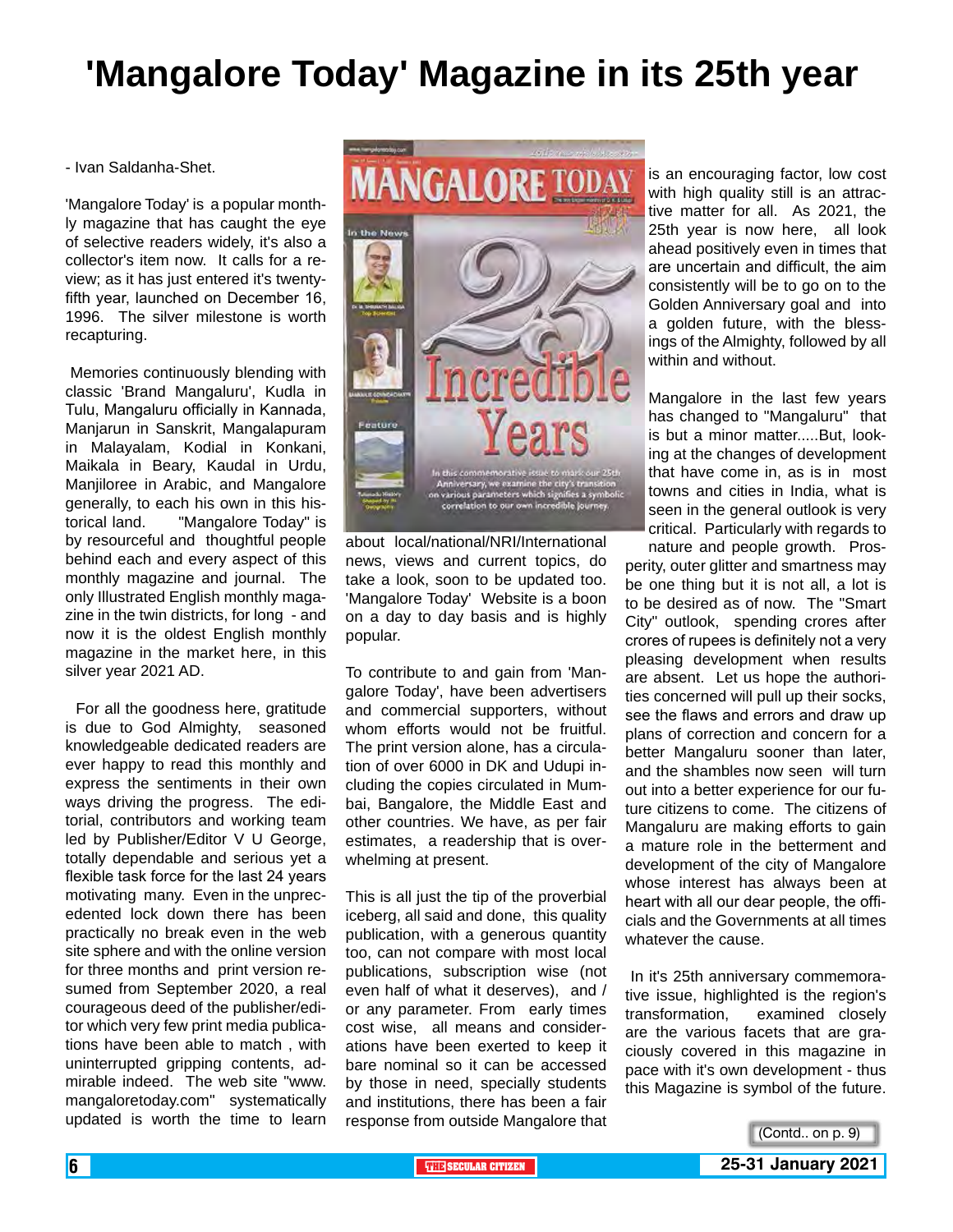# **"THE JERUSALEM CODE" Released**



Kanpur (16th January): "The Jerusalem Code", the fifth book written by chhotebhai, Convenor of the Indian Catholic Forum, and former National President of the All India Catholic Union, was released at a Corona restricted function at the Mega Mall here.

The book that has about 400 pages, over 600 references and even more scripture quotes is an attempt at studying the past of the Church, analysing the present and making a realistic projection for the future . It was released by Dr Roshan Jacob IAS, Secretary cum Director, Mining, Govt. of U.P., before an ecumenical gathering.

The book goes back to the origins of the universe and the human race, the Garden of Eden, the Tower of Babel, the birth of the Church at Pentecost, and the persecution of the early church; till it mutated into Christendom. It looks at what is called the Dark Ages, the Reformation, Revolution and Renaissance, colonialism and missionary outreach, leading up to Vatican II; and then goes beyond to Vatican III and Jerusalem II. It studies the claim of the apostles Thomas and Bartholomew coming to India and even if Jesus was buried in Kashmir! It also looks at the apocalyptic prophesies of Malachy and Nostradamus.

It explores delicate issues like a celibate clergy, women priests, family planning, abortion, divorce and remarriage, pre-marital sex, papal infallibility and clericalism. It draws heavily on the Word of God and the teachings of the Second Vatican Council. While expressing divergent opinions on the one hand, it shows utmost respect for church teachings on the other. This is an honest attempt at the reform, renewal, demise and resurrection of the Church; constantly asking, "What is the Spirit saying to the churches?" (Rev 3:22). It has a surprise ending!

In his Foreword senior Jesuit theologian Rev Dr T.K. John SJ of Vidyajyoti, Delhi, describes the author as one inspired by St Francis of Assisi, as a radar or antenna of the church. He brackets him with erudite lay writers G.K. Chesterton and Hilaire Belloc of the last century.

Having known the author from the time she was posted in Kanpur as its District Magistrate, seven years ago, Dr Jacob, known in the bureaucracy for her honesty, courage and compassion, described chhotebhai as a true Catholic, in the original sense of being universal or all embracing. Though she had obviously not read the book, she was familiar with his writings which she said went beyond Christianity, as it was based on Christian love and its emphasis on service.

Speaking of the Covid challenge she said that it made us question the utility or role of religion, when there was no access to Communion, Confession or even the clergy. Was religion just an external vestige or a burden? Of what use was religion if it did not give meaning and purpose to life? Institutional or organized religion was of no value if it was not backed by an individual faith that was manifest in actually reaching out to others and touching their lives.

Describing his motivation for writing the book chhotebhai said that he was challenged by the Da Vinci Code by Dan Brown that was a subtle attempt to demystify and deconstruct Christianity. It made many tall claims, but gave no references to verify them. In contrast he chose to write "The Jerusalem Code", to strengthen Christian belief. That is why all the arguments were backed by references or scripture quotes.

In his invocation Rev Walter D'silva, Principal, St Aloysius' School, said that St Paul had written to the Corinthians that we are all blessed with various gifts of the Holy Spirit for the building up of the Body of Christ, the Church. Rev Rolfie D'souza, Parish Priest, St Xavier's Church, read the Gospel

(Contd.. on p. 9)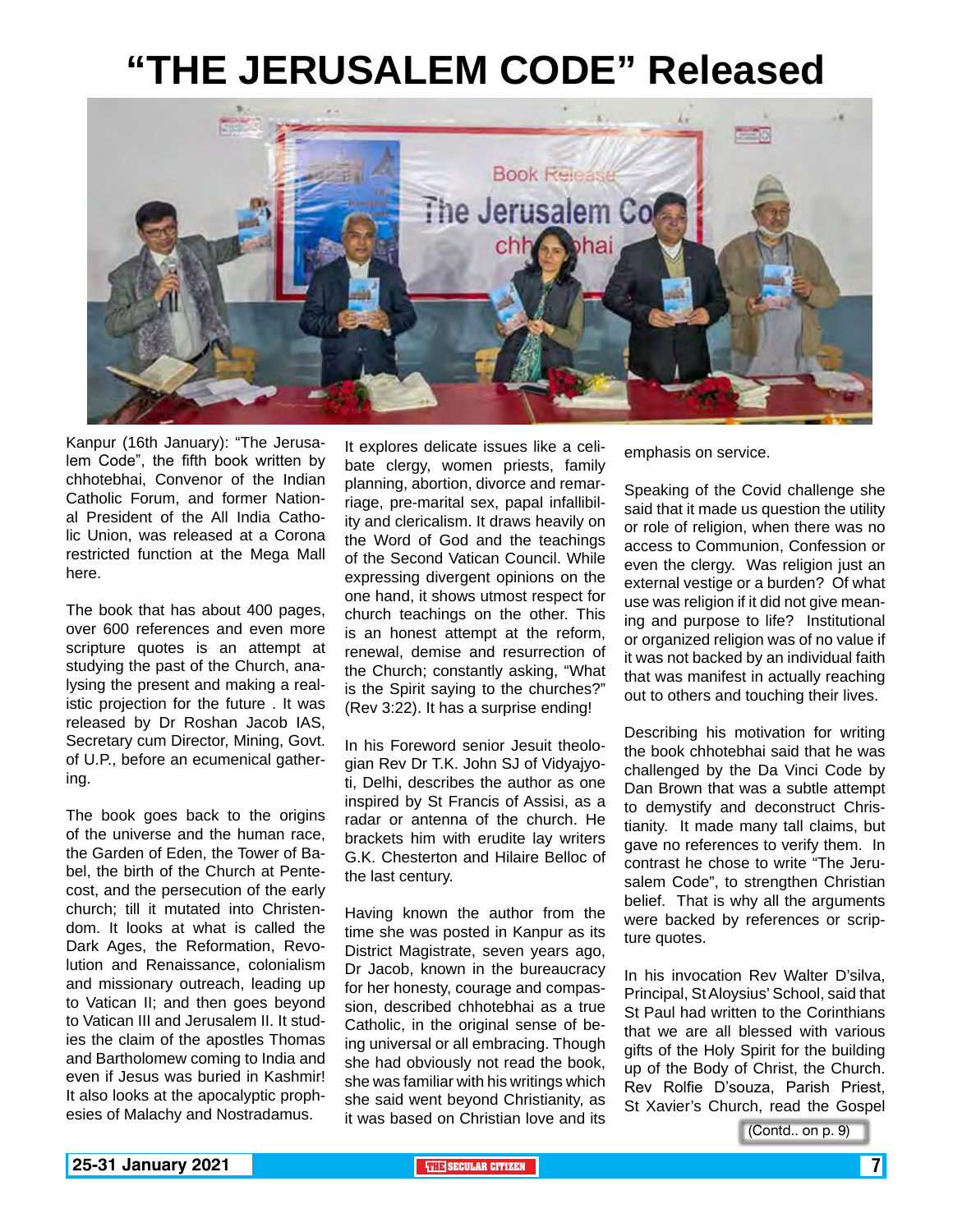# **One Hundred Days in Prison: the reality of Fr. Stan Swamy**

n 15 January 2021, Fr Stan<br>
Swamy completes one hun-<br>
into custody from his residence in Ran-Swamy completes one hundred days since he was taken chi by the National Intelligence Agency (NIA) on 8 October 2020; he has since been incarcerated in the Taloja jail. Fr Stan has been charged under the draconian Unlawful Activities Prevention Act (UAPA) with fifteen others for alleged involvement in the Bhima Koregaon violence which took place on 1 January 2018 and for participat-

ing in the Elgar Parishad, the previous day. The truth is that Fr Stan has never been anywhere near Bhima Koregaon; besides,he did not participate in the Elgar parishad. Fifteen others

ers) have also been jailed with him on this fabricated

case – some of them are languishing in jail for more than two years now. On the other hand, the actual perpetrators of the violence, who were originally named, have gone scot- free because of their close connections with the regime that rule the nation today.

The UAPA needs to be withdrawn immediately and unconditionally.On 25 November (the eve of India's 'Constitution Day') Justice A.P. Shah, the former Chairman of the Law Commission in an interview to Karan Thapar for *The Wire* (the interview went viral), referred to the Supreme Court April 2019 ruling in the *Zahoor Ahmad Shah Watali case* which says *"that an accused must remain in custody throughout the period of trial" if he or she is charged under the Unlawful Activities (Prevention) Act and that "courts must presume every allegation made in the FIR to be correct and the burden rests on the accused to disprove the allegations",* saying that this is a "complete negation of Article 21

which is the right to personal liberty". Justice Shah said that bail is the rule and jail the exception; now, it seems, the Supreme Court has made jail the rule and bail the exception. He added *"it seems we are living in a state of undeclared emergency".* He went on to add that today *"courts lack humanity and fundamental concern for the human rights of the accused".* In this connection he cited the example of Varavara Rao and Stan Swamy. He was particularly astounded by the

decision of the NIA Court to require two weeks to decide whether Stan Swamy can be permitted a straw or sipper.

(all human rights defend- BY FR. CEDRIC PRAKASH known jurists of the country. Very strong statements indeed from one of the best-

**sj** To put matters in perspective, on 26 November Fr

Stan Swamy's plea (by his lawyers) at a Special Court for a straw and a sipper cup which he needed as a Parkinson's Disease patient, was once again put-on hold till 4 December. The National Investigation (NIA) filed a reply on the petition of Fr. Swamy seeking the return of the straw and sipper confiscated during his arrest saying that the agency did not take them. Fr Stan finally received the straw sipper; but once again on 14 December his bail application was opposed by the NIA. Fr Stan's next hearing is scheduled for 12 January; the arguments are expected to continue for some more days; whether Fr Stan will be released on bail or not at this juncture, is anybody's guess!

In the meantime, thousands of citizens from all walks of life and from everywhere have condemned the illegal arrest of Fr Stan and demanded his immediate release. In a letter (dtd 18 December 2018) addressed to the Prime Minister, more than twenty European Parliamentarians say, *"The* 

*undersigned, Members of the European Parliament (MEP), would like to express our deep concern about the detention and imprisonment of 16 human rights defenders in connection with the Bhima Koregoan case under the Unlawful Activities Prevention Act (UAPA) in relation to the incident that took place in India in December 2017. We would like to draw particular notice to the Jesuit priest Fr. Stan Swamy, arrested on October 8, 2020 in Ranchi…. The work he has been engaged in, has always been within the framework of the Indian Constitution and of democratic processes Fr. Stan Swamy is 83 years old and a sufferer of Parkinson's Disease…He is thus in a vulnerable physical state and especially because of his advanced age has been under medical observation and special diet. His captivity has in no doubt impaired his health for the last month and a hall. We are deeply concerned about his health and wellbeing in the midst of the COVID-19 pandemic, and we urge you to release him immediately on humanitarian grounds"*. Strangely enough, in a rare coincidence, also scheduled for 12 January,is an EU-India Human Rights Dialogue where the case of Fr Stan is expected to figure prominently.

Recently a high-level human rights team of the UN which included the Working Group on Arbitrary Detention,the Special Rapporteur on the situation of human rights defenders and the Special Rapporteur on minority issues, have made public a letter they had written to the Government of India expressing their concern over the *"alleged arbitrary detention of human rights defender Stan Swamy".* The letter which was sent to the Indian Government on 3 November 2020, was made public, because the Government has not replied to them within



 $\mathbb{R}$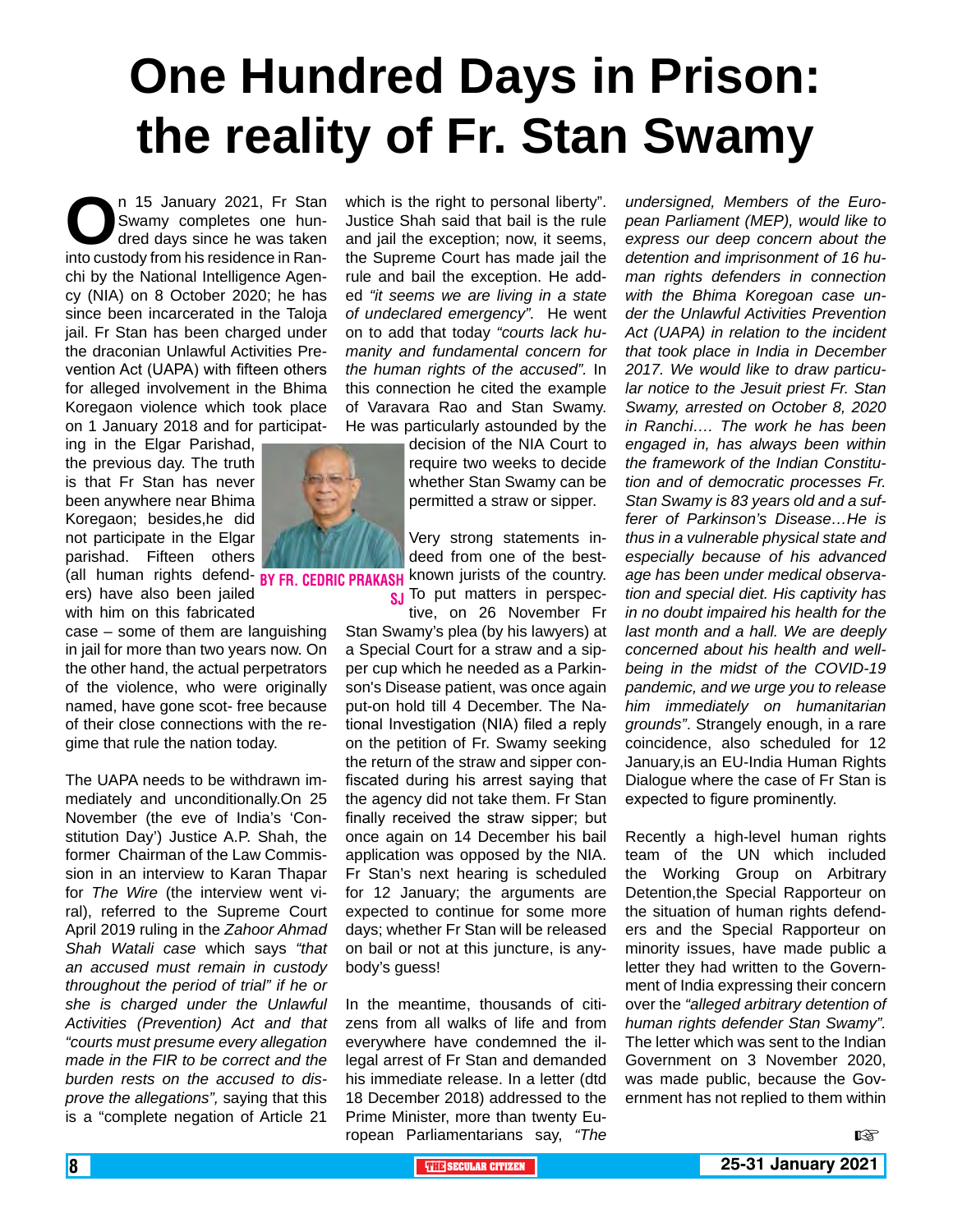#### (Contd.. from p. 8)

the mandated period of sixty days. The strongly-worded letter asked the Government to *"provide information as to the factual and legal basis for the arrest of Mr Swamy on 8 October 2020*" and also asked for information on the measures undertaken to *"ensure that minority human rights defenders, and in particular human rights defenders working for the protection and promotion of the rights of persons belonging to minorities or scheduled castes and tribes in India, are able to carry out their legitimate work in a safe and enabling environment, without the fear of prosecution, intimidation, harassment and violence, in full respect of their civil and political rights, including in the context of the Covid-19 pandemic."*

Meanwhile an online petition addressed to the United Nations High Commissioner for Human Rights (OHCHR) asking for the release of Fr Stan has generated thousands of signatures from all over the world! On 15 January. the hundredth day of Fr. Stan's imprisonment, several online programmes are being planned; one of them is being organized by the Peoples Union for Civil Liberties (PUCL) and the Jesuits together with several other major human rights networks and platforms in the country; the programme will focus on 'the brutal face of the Indian State!'

Being imprisoned is no celebration! One thing however, is clear: that in the face of growing human rights violations and the systematic destruction of democratic principles – thanks to Fr Stan and the others languishing in jail- there is today a greater awakening among "we the people of India!". The call then is to act together, expeditiously and with a sense of purpose – before all is lost for all!

*\*(Fr Cedric Prakash SJ is a human rights and peace activist/writer. Contact cedricprakash@gmail.com)*

(Contd.. from p. 7)

passage on faith having a firm foundation, while Kanpur Catholic Association (KCA) Secretary Agnes Peter read from Revelation on what the Spirit is saying to the Churches.

Book extracts were read by Ajay Singh of Christ Church and Coreen Anderson of St. Patrick's Church. Ashley Fernandez, Vice Principal of Jaipuria School, compeered the release. Meera Noronha welcomed the gathering and KCA President Noel George gave the vote of thanks. The choir was led by Praveen Dungdung of St Patrick's, while the guests were honoured with shawls and bouquets by Rachel Buck, Dr Anjali Bajpai and Shitika Pare. The final prayer was led by Rev Nitin Lal and the blessing was given by Rev Abhishekh Lyall, both of the Methodist English Church.

#### (Contd.. from p. 6)

The Konkani Catholic community are called upon to note that for over two decades, the magazine has given constant and rare coverage of the Christian community and faith history with deeply researched articles and dedicated coverage of Church institutions and events from time to time - open an issue of the magazine and 95% surety that you will find articles covering the Christian topics of institutions/community/diaspora/ festivals. For this there is no better long standing English print periodical in this area.

Keeping all these positive and blessed thoughts of the nostalgic past, let us look back in the rear view mirror and cheer. At this juncture, stepping over the threshold of the 25th Silver Jubilee year 2020-2021 ......visualize and feel free to share views and opinions on the future possibilities and potentials of the Magazine; in the Silver Jubilee year 2021 moving on to the Golden Era.

### **Prayer to St. Expedite**

#### **for solving a financial crisis**



I call forth the Power and the presence of **St. Expedite** in my time of financial trouble. I offer my body, heart, mind and soul upon your altar of light. I have faith and trust and complete confidence that you will be my strength in this time of need. Quickly come to my assistance. (State Your Petition)\_\_\_\_\_\_\_\_\_\_\_\_\_\_

My financial need is urgent. Be my Light and Guide in this situation so that I may live with peace, love, prosperity and abundance and in the Praise of God.

Amen. (Promise Publication)

*—Flavia, Bandra*

### **Thanksgiving**

**May the Sacred Heart of Jesus be Praised Adored, Glorified and Loved today and everyday throughout the world, now and forever.Amen!!**



*Ask St. Clare for three favours two impossible and say nine Hail Mary's and the above prayer for 9 days with a lighted candle and publish on the 9th day your request will be granted no matter how impossible it is*

> **—Joyal Crasta, Navi Mumbai**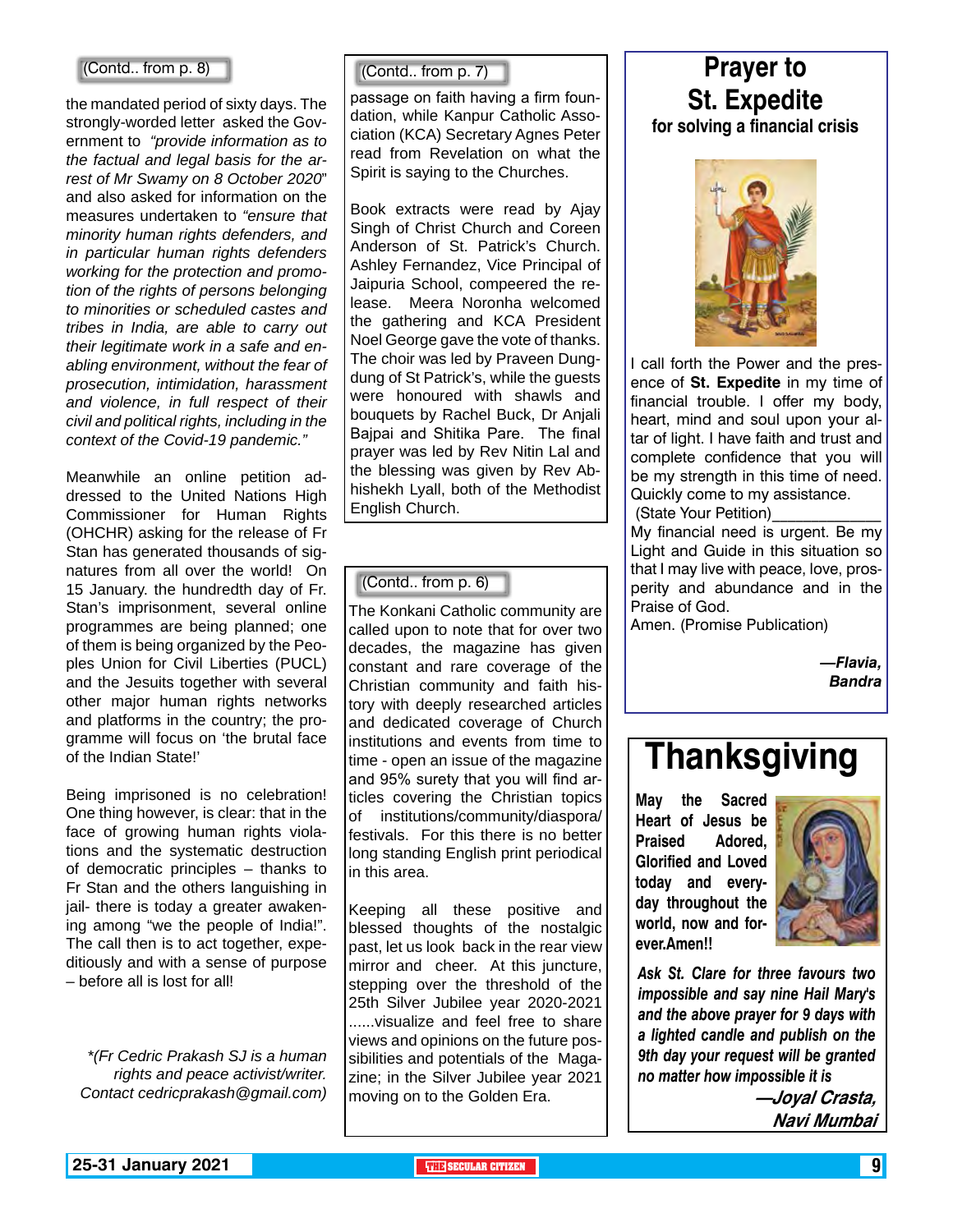# **Patris Corde: Logic of Saint Joseph**

In the Year of Saint Joseph -it's<br>
worthwhile to ponder on the Logic<br>
of Saint Joseph. His Logic is not<br>
based on the logic of the Mind and but n the Year of Saint Joseph -it's worthwhile to ponder on the Logic of Saint Joseph. His Logic is not on the logic of the Heart. Saint Joseph appears in the Gospel pages in the infant Jesus narratives in the first two Chapters of Saint Matthew and Saint Luke's Gospels. Never a word has been uttered by Saint Joseph in the Gospel pages, He is not a man of words but he is man of deeds: Silent, Just, Righteous, faithful, prayerful person. The logic of Saint Joseph is based on these above mentioned Virtues: Silence, Prayerfulness,Righteousness, Faithful,Just. In one Word it is the Logic of Lectio Divina: Logic of the Open to the Word of God in thinking, speaking, doing always in all time and in all places.

Pope Francis' Apostolic letter written to proclaim the Year of Saint Joseph entitled Patris Corde means with the Heart of the Father elucidates the logic of the Heart of Saint Joseph: Saint

Joseph is a beloved father; a tender and loving father, an obedient father, an accepting father, a creatively courageous father, a working father, a father in the shadows.

Verily Saint Joseph can be said lesser known member of the Holy Family. Logic of Saint Joseph is based on the Openness to the Word of God: Lec-

tio Divina. The four stages of Classical Lectio Divina is Lectio: Reading the Word of God; Oratio: Praying the Word of God; Meditatio: Meditating the Word of God and Contemplatio: Contemplating the Word of God.

Logic of the Heart for Saint Joseph commenced from Silence. First Language of God is silence, and the language of the World is the Sound of Noise. Word of God is better heard in the Silence of the Mind and Heart. Saint Joseph had the gift of Intelligence. Intelligence in Latin means in-



tus-leggere that means read the Word from within. In the Interior Silence like Mother Mary, Saint Joseph could read the Word of God from within in Sacred Silence. The logic of Heart begins with deep Silence.

The fruit of Silence is Prayer. Lectio Divina is the Source of Prayer for Christian life. Dietrich Bonhoeffer the Christian Theologian says: We are Silent in the first moments of day because our first words belong to God

and again we are silent at the last moments of the day, because our last words of the day belongs to God. Every Jew before going retiring to bed at night utter a prayer ofthe Psalmist: Into thy hands I commend my Spirit. It is the same prayer, Jesus uttered at the moment of his death on the Cross. It must be the prayer that taught by Joseph and Mary to Child Je-

sus. No prayers have been recorded in the New Testament prayed by Saint Joseph. Like every Perfect Jew, the Book of Psalms was the prayer book of Saint Joseph –a few psalms were uttered during the different parts of day. Prayerful Joseph was the Guardian of the Holy Family.

Saint Joseph was Righteous before God. The best compliment that one can extend to a Jew to call me as the Son of Abraham. Rightly Saint Joseph can be called Son of Abraham. Son of Abraham means Man of Faith, Person

of Righteousness who said yes to the Will of God. He was obedient to the Will of Abba Father; Earthly Guardian to Jesus the Son of Man; Righteous before God and Man; he was a Person of holiness who did the will of God with serenity and peace; who excelled in works of mercy and service.

Saint Joseph is better remembered as Joseph the faithful. He was man of few words but many deeds. He was faithful Guardian to the Holy Family. He was faithful life-partner to Mother Mary. He was faithful to the Roman law so as to register his family in the General Census of his time; He was faithful the Jewish Religious law so as to present the Babe Jesus and Mary in the Temple.

Saint Joseph is a Just Man. Person of Justice who is ready and willing render what belongs God and what belongs to Caesar. Just Man is one who draws a credit line in relation to God and in relation to his family and in relation in the lives of the neighbors. Justice and honesty go hand in hand. When honesty goes for a holiday, then Justice is missing in the Society. Saint Joseph is a great model for us in our times to be persons of Justice and Honesty. These are no longer private virtues in our lives, they are public virtues in public avenues of the our Society.

Logic of Saint Joseph –as the logic of the Heart we can give a try in the Year of Saint Joseph. May Saint Joseph prayer for during the years of 2021.



*Olivera OFM Cap, B'lore*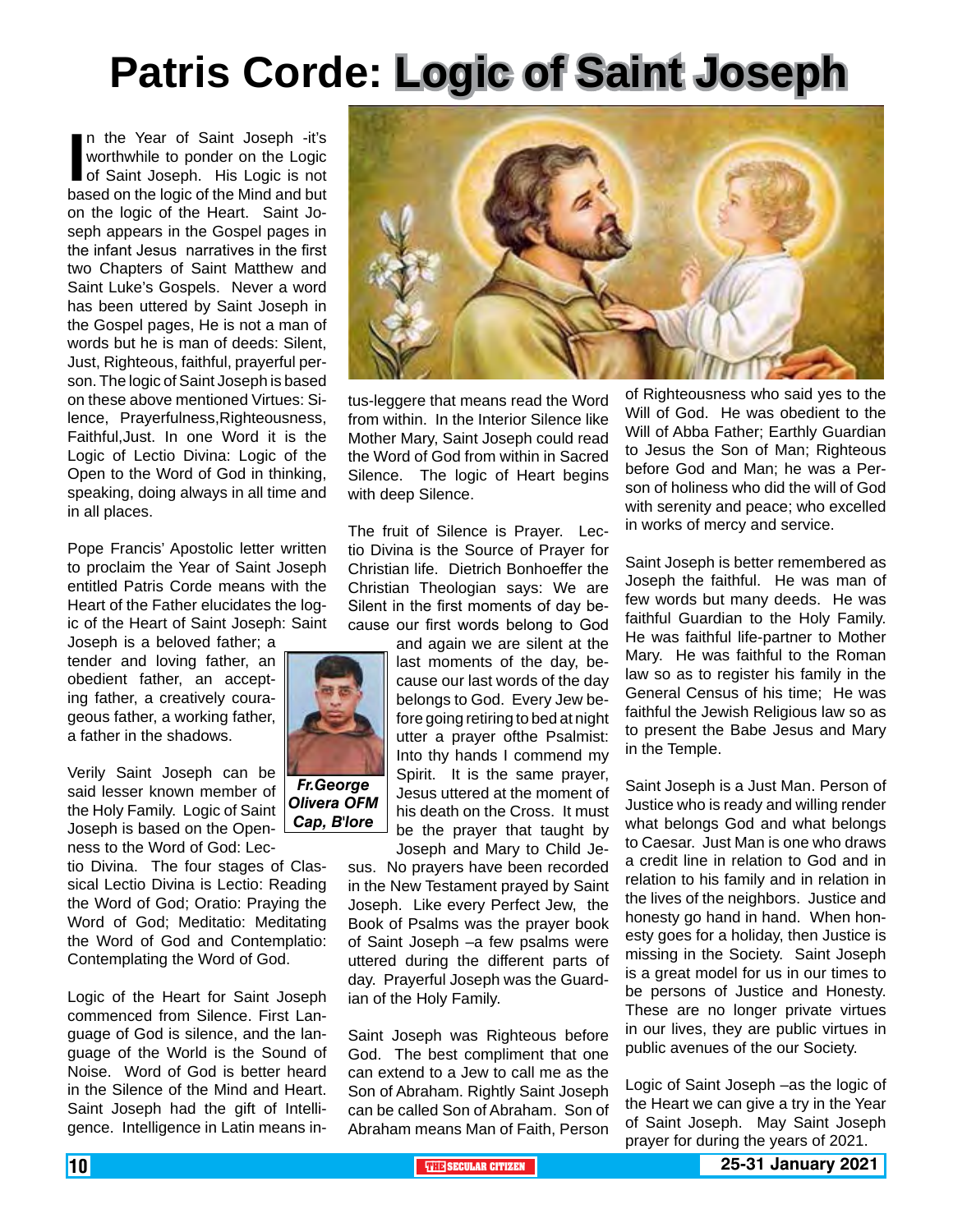# **Laugh Out Louder During Lockdown**

**W** hile you are stuck<br>to cut jokes to relieve tenat home during the lockdown you tend sion. As even in times of darkness, one should not forget to laugh. So, sit back, enjoy the lockdown period releasing the stress in a most sensible way.

Clearly friends, life is bottled up. The genie has condensed to a thick layer of smoke and entered the bottle.The lid is screwed tightly and life is in a bind. Children no longer throng the lane. Temple bells ring no more. Vehicles are less on the road. The survival

instinct has reduced life continuously prompting us to wait to live another day. Missing the munch munch and the daily dose of newspapers in your coffee table.

How are you coping with the trauma? The relationship between nature and

civilisation remains as complicated as ever. While civilisation often draws from nature, Mother Nature is often hurt by the inroads of civilisation. That debate is better left for another day because of the urgency

fend for oneself in compliance

of social distance norms and with means available.

So friends, this lockout has generated fresh options for us. I would have missed them but for the bottled genie. Life is undefinable and coping is the only option we have. Who doesn't want to travel to a hill station in summer? Who doesn't want International flights to be operational soon? We are all waiting for the D-Day with baited breath when the nation will announce-Genie will be out of the bottle and Corona will take its place. Once bottled, it will be thrown in the deep sea never



# **Laughter is medicine**

to be found again.

Laughter Yoga is like an aerobic exercise (cardio workout) which brings more oxygen to the body and brain which makes one feel more healthy and energetic. Laughter Yoga strengthens the immune system which not only prevents you from fall-

of the hour. Everyone is left to C.K. Subramaniam disorders, cancer and many ing sick, but also helps to heal a variety of illnesses like hypertension, heart disease, diabetes, depression, arthritis, allergies, asthma, bronchitis, backache, fibromyalgia, migraine headaches, menstrual

> others. Yoga has a special role to play in health matters and if we practice the art of yoga on a regular basis we can feel fit and fettle all the time.

> As a regular morning walker I feel the pulse of the people going around me as they wish me on the way. I first go through a park cum playground and as I enter an adjacent park I feel the newly laid walking track suits my style of walking. I never exert too much but at the same time try to walk briskly so as to sweat it out at the end of my morning routine. This has become a way of life. But at times you get much

more energy and enthusiasm to walk like a military man and it attracts others as well. In the sunny morning as I was walking stiff with my right and left legs going in a systematic way as I passed through my friends sitting at the Centre of the Park they did make a note of it. One among the friends, did notice and started shouting left - right, left-right and I kept up the spirit and walked according to his command. But I could not continue to do it for a longer time and my friend did

not stop his command. To overcome this act of military parade in a public park, I did turn and salute my friend while continuing to walk in the same style. Noticing my undue respect for him, he stopped his command of saying left-right and thereby I escaped being subjected to more upright steps till the end of the walking track. My other friends fell into laughter and appreciated my spontaneous way of making my presence felt without hurting them in any way.

Beaten with the Corona stick, we have become totally expressionless. It is in our nature to sprout and blossom; to reveal, revel and rejoice. Our gregarious instinct induces us to group together in fests and parties. All these instincts are in indefinite sabbatical. The creative spark fails to emerge from its captivity. The therapeutic value of laughter and jokes as stress management techniques may do wonders. Now, we are reduced to a single homogeneous kind of living by the rules.

Mankind will surely emerge triumphant and Science will not fail us. As of now, all we can do is a bit of sharing..

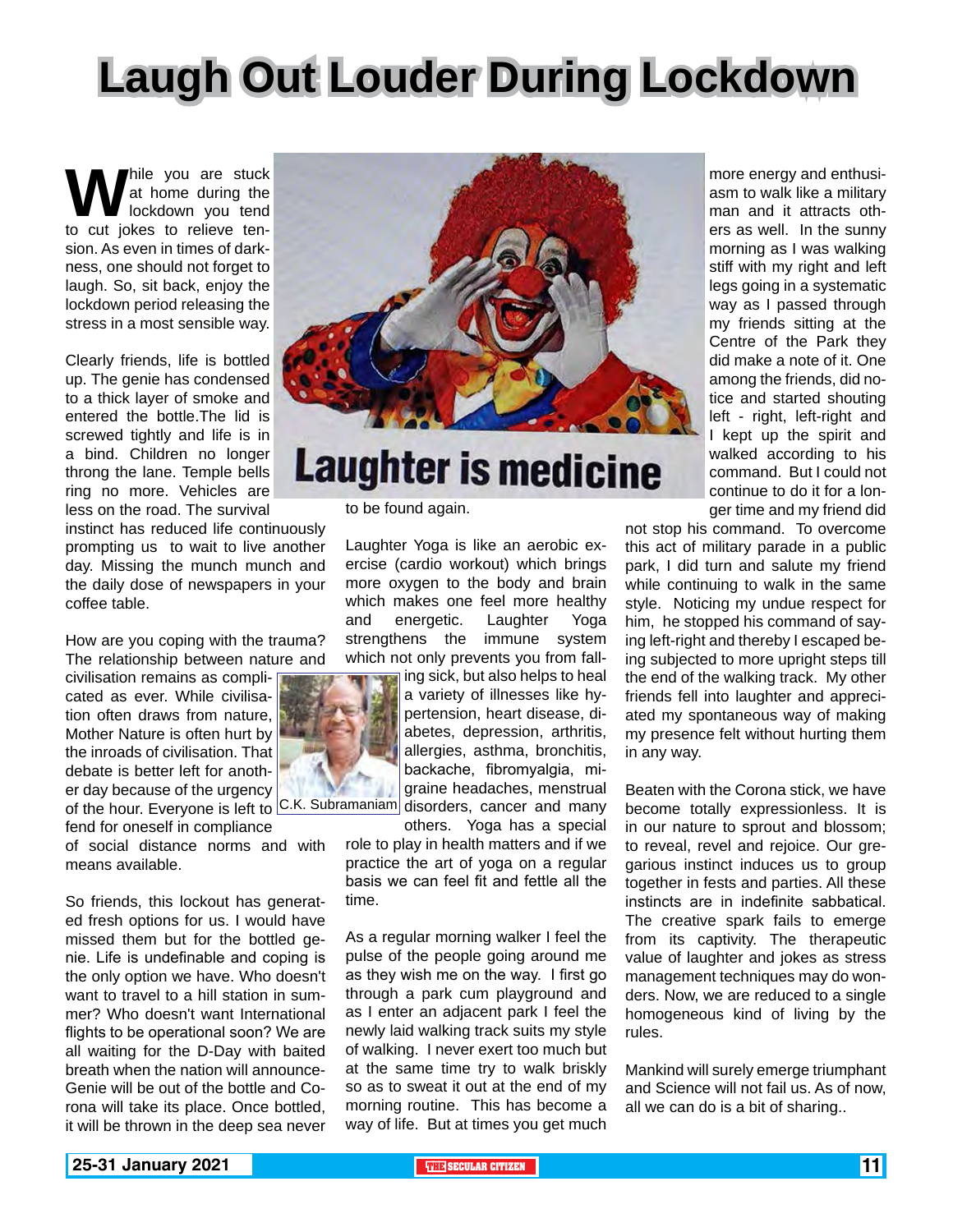'400 passengers' and only '200 meals' were loaded on a Amritsar to Toronto️ flight.

The airline had bungled, and the crew was in a fix!

However, one smart flight attendant had an idea !!!

About 30 minutes into the flight she nervously announced:

"Ladies and Gentlemen, I don't know how this happened but we have 400 passengers on board and only 200 dinners!"\_

\_"Anyone who is kind enough to give up his/her meal for someone else, will receive free unlimited liquor during the entire duration of the flight!"

Her next announcement came 6 hours later :

"Ladies and Gentlemen, if anyone wants to change their minds, we still have 200 meals available!"\_

Moral: People who drink have very big hearts!!!

#### \*\*\*\*\*

#### **New policy of WhatsApp in simple words**

You are chatting romantically with your girlfriend on WhatsApp.

Then your wife opens her Facebook and she will be flooded with Ads from Divorce lawyers.

#### \*\*\*\*\*

#### **Wonderful Definitions**

- School: A place where parents pay and children play.
- Life Insurance: A contract that keeps you poor all your life so that you can die rich.
- Nurse: A person who wakes you up when you are fast asleep to give you sleeping pills.
- Marriage: It's an agreement in which a man loses his bachelor's degree and a woman gains her master's degree.

Tears: The hydraulic force by which



masculine willpower is defeated by feminine waterpower.

- Conference: The confusion of one man multiplied by the number present.
- Conference Room: A place where everybody talks, nobody listens, and everybody disagrees later on.
- Father: A banker provided by nature
- Boss: Someone who is early when you are late and late when you are early
- Politician: One who shakes your hand before elections and your confidence later on.
- Hospital: An institution which holds your ills by pills and kills you by their bills.
- Smile: A curve that can set a lot of things straight.
- Office: A place where you can relax after your strenuous home life.
- Yawn: The only time married men ever get to open their mouth.
- Etc.: A sign to make others believe that you know more than you actually do.
- Committee: Individuals who can do nothing individually and sit to decide that nothing can be done together.

*— Contributed by: Jubel D'Cruz* \*\*\*\*\*

#### **What to wear**

Doctor asked Dorab Bawa to cut down his drinking by

three fourths….!

Smart Dorab Bawa stopped adding Soda

Dorab Bawa phones his doctor: Doctor, I have not gone out since the first lockdown started. Now I have important work in the market. What should I do?

Doctor: Don't worry. Just wear mask and hand gloves. It is sufficient. It will protect you from Corona.

Dorab follows the doctor's advice and goes out.

To his horror, others were wearing pant and shirt as well!!

After his Holy Trip to Jerusalem, Dorab Bawa was caught by customs for carrying liquor.

- Customs Officer: "Sir, what is in the bag?"
- Dorab Bawa: "Holy water from Jerusalem."
- Customs (after smelling & tasting): "Don't lie sir. Its whisky.."

Dorab Bawa: "O Jesus, One more miracle."

#### \*\*\*\*\*

Today is Dorab Bawa's girlfriend's birthday.

Dorab Bawa asked her, "Can I get you a diamond necklace, for your birthday?"

She said: "Nothing would please me more"

So he got her Nothing.

Dorab Bawa will always be grateful to his English teacher

#### \*\*\*\*\*

#### **Smart Drunk Mind**

Last night Dorab Bawa was driving back home from a party. He was high and saw there was Police checking. Was scared at that very moment but then immediately got down from the driver seat and sat in the back seat.

After few minutes the Police Officer came and asked Dorab Bawa to move his car ahead for alcohol test. Dorab Bawa said: "My driver ran away seeing you."

The Police Officer replied: "Then you move your car ahead for the checking."

I said: "No sir, as a true Indian citizen I should not drive drunk."

Officer looked at Dorab Bawa got emotional and applauded him for his responsible behaviour..

He sent one constable to drive

Dorab's car home.

*Kaun kehta hai peene k baad dimag kaam nahi karta ?*

\*\*\*\*\*\*\*\*\*\*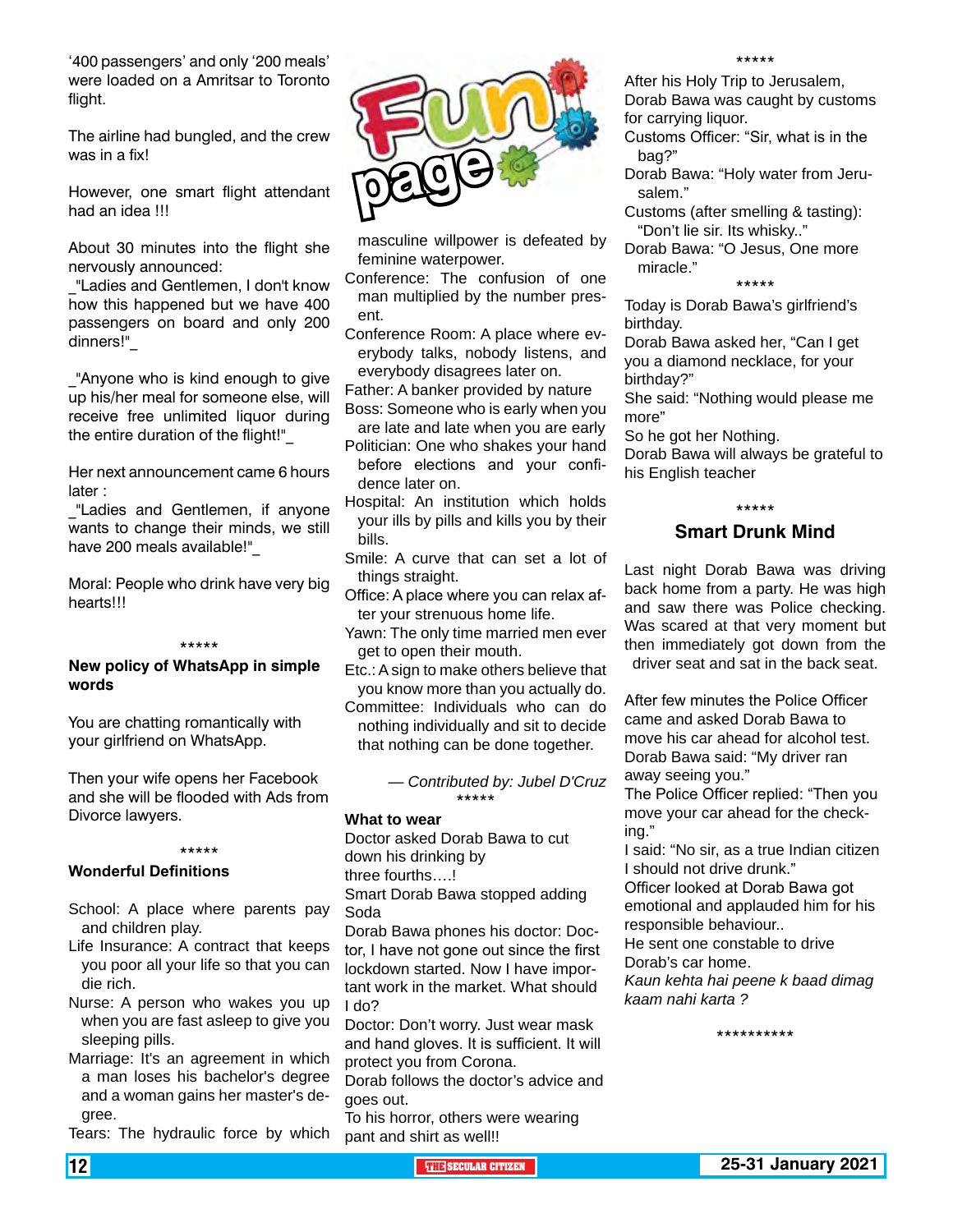# **A Farmer's Urgent Prayer**

By Melvyn Brown

To sow the seed and plough the land, Our basic rights take root. And when the harvest sways with pride, It's time to reap the fruit.

Out in the furrowed fields of carpet lie The bread we toil for you. The seasons come and seasons go, We labor for our loved ones too.

And when the grains fill many sacks, It's joy for them, not shame. They live to earn a richer life, And we must play their game.

We need no pity for our pain, We give you fields of gold. Just use compassion in our name, To heal our precious fold.

How many stalemates to endure? How many deaths to moan? This is a winter of no mercy shown. May God forgive His own.

#### *DEDICATION*

To farmers who are standing up for basic rights, to feed the nation and its children.

#### **FULLE SECULAR CITIZEN**

News item, Articles, Stories, Opinion, interview, Poems, etc. can be sent by

WhatsApp: +91 9820485389

Email: secular@sezariworld.com news@sezariworld.com seculardivo@gmail.com

by Post **The Secular Citizen** 99, Perin Nariman Street, 1st Floor, Fort, Mumbai 400001



#### **Ingredients:**

- 2 cups rice flour
- 1/2 tsp salt
- 3 cups grated coconut
- 2 cups powdered jaggery
- 2 tsp powdered green cardamom
- 6 tsp sesame oil

#### **Method:**

#### Step 1:

To prepare this recipe, take a pan and add grated coconut in it. Dry roast the coconut and keep it aside. Now, take another pan and add 1 cup water in it. Bring it to a boil. Then, add jaggery and allow it to dissolve. When the jaggery mixture starts to thicken, add the roasted coconut.

#### Step 2:

Mix well and bring the flame to medium-high. Then, add cardamom powder and stir well. After a few seconds, turn off the flame, remove and keep the mixture aside. Now to prepare the dough, add rice flour in a bowl and add some hot water in it. Add sesame oil and salt.

#### Step 3:

Stir the mixture till it is free of lumps. The dough should not be too tight. Now, take a portion of the dough and with the help of a rolling pin, shape them into small cups. Add a spoonful of the coconut-jaggery filling and close the edges of the dough by using your hands. Cover and then steam cook the modaks until done. Once done, transfer these little delights on a serving plate. Serve!

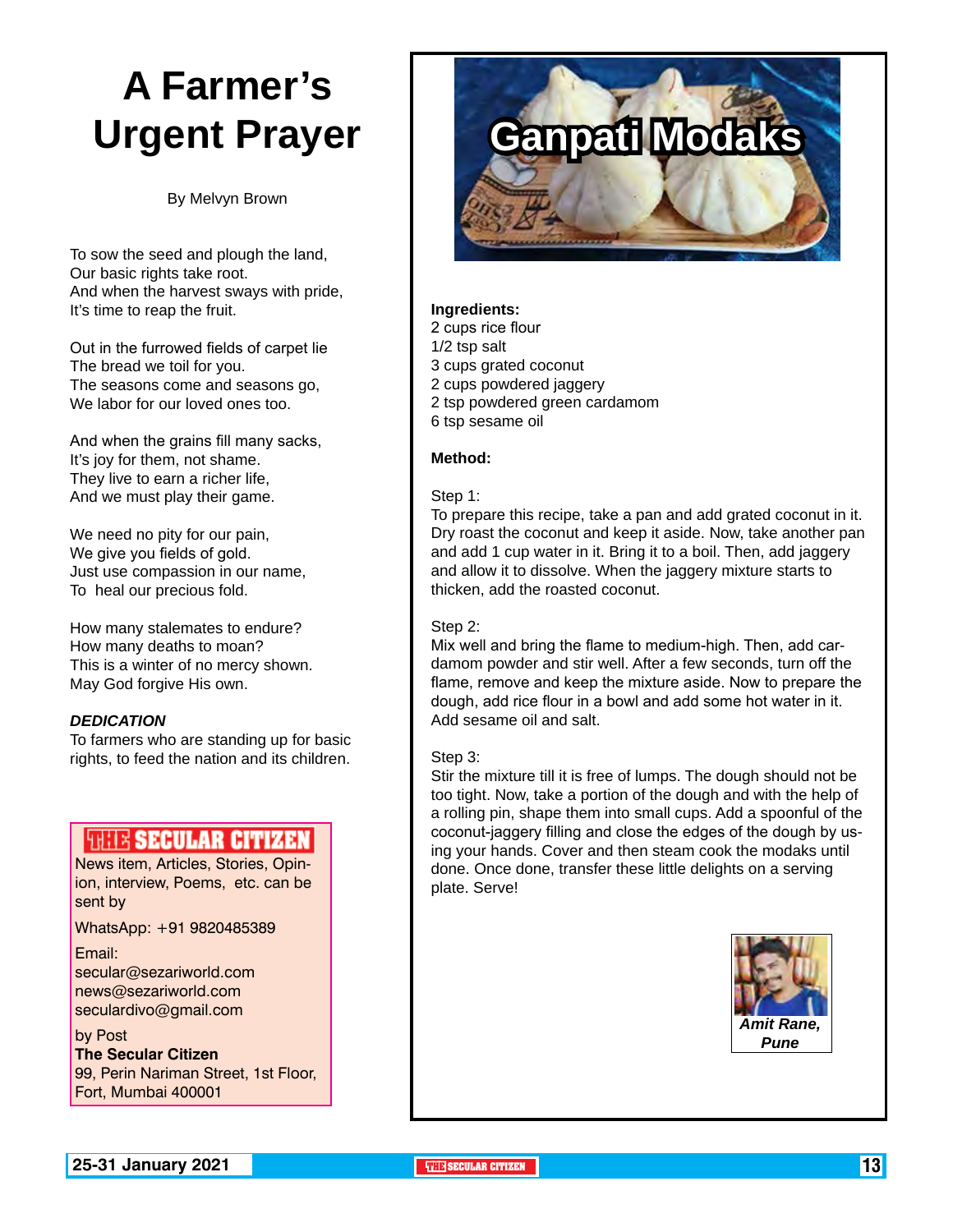#### (Contd.. from p. 4)

mon humanity with a conscience.

This uncivil polarisation based on religion has brought about an "Age of Hatred" and a tragic divide. A system of deeper disease that India will have to live with if suitable action is not taken. This tribalism endangers the existence of democracy and secularism as these function under the basic rules of cooperation and mutual respect.

As Dr B. R. Ambedkar says - If Hindu Raj become a fact, it will no doubt be the greatest calamity for this country. It is a menace to liberty, equality and fraternity. It is incompatible with democracy. It must be stopped at any cost.

The Church in India will do well to note the rapid journey of Karnataka to being the most saffron state in south India, as well as the other Indian states and union territories that are inching closer to being the same as Karnataka as radical groups are using the police to clamp down on

Christian activities and use several ways to attack them, even including social boycotts and physical assaults.

Will the Church take the lead in Catholic Homogenisation which include economic and political requirements of their people or as is noticed by many that one of the tragedies of contemporary Catholicism is that the Church has become overly politicized. We're not talking about being political in the elevated sense of the word -- that is, committed to the ecclesial community as well as to the polis. Rather, the Church has become politicized in the sense that political divisions among its own members tend to dominate everything. They dominate not only the crafting of careful public statements, their reaction to their fellow clergy and laity by those who work in and for the Church, but also the very process of forming ideas, national views, worldviews and opinions. In the Catholic Church in India, it is seen that the structures of ecclesial conversation have all but broken down. How then will the Church lead and enforce solutions in safeguarding their institutions, property and their people?



### Subscriptions for **RENEW SECULAR CITIZEN**<br>Renewal as well as New, can be

sent through Bank Fund Transfer to any one of the following banks:

Bank: HDFC Bank Branch : CST - Mumbai VT Account Name: The Secular Citizen Current Account No. 03552000006744 ISFC code: HDFC0000355 or

Bank: Citizen Credit Co-op Bank Ltd., Branch : Colaba, Mumbai Account Name: The Secular Citizen CurentAccountNo. 2090031000000489 ISFC code: CCBL0209003

Please inform us through email: secular@sezariworld.com or through phone:

### **Centro StudiLivatino!**

The above Rosario Livatino Study Center was founded in 2015, and consists of groups of lawyers, judges, magistrates and university professors. It was inspired by the life and works of a young Catholic judge, Rosario Livantino! He was brutally murdered by the Sicilian mafia in 1990; but today his legal legacy lives on through the efforts of the above Center, dedicated to issues of life, family and religious freedom!

Other Pro-life activities that this Center promotes are: legal studies concerning the right to life from conception to natural death; hosting an academic conference in June 2021 on heath in the framework of one's eternal destiny; and holding periodic workshopson topics such as euthanasia and constitutional reform.

Livatino at the age of 37 served as a judge! Before he was a public prosecutor in Sicily, dealing with criminal activity of the mafia throughout the 1980s. He confronted what the Italians called the "Tangentopoli", the corrupt system of mafia bribes and kickbacks given for public works contracts.

Today a plaque, "Martyr of Justice" marks the spot where Livatino was killed on the highway. Pope Francis on 22 December 2020, recognized this judge as a martyr assassinated in hatred for the faith! Livatino continues as an example for all those who carry out the demanding and complicated task of the judiciary, and for all those who work in the field of law.

The Pope also recalled that an annotation was found written in the margins of his notes – "STD", an acronym which stood for, "Sub Guardia Dei – Under God'sGrace"!

*—Dr. Trevor Colaso,*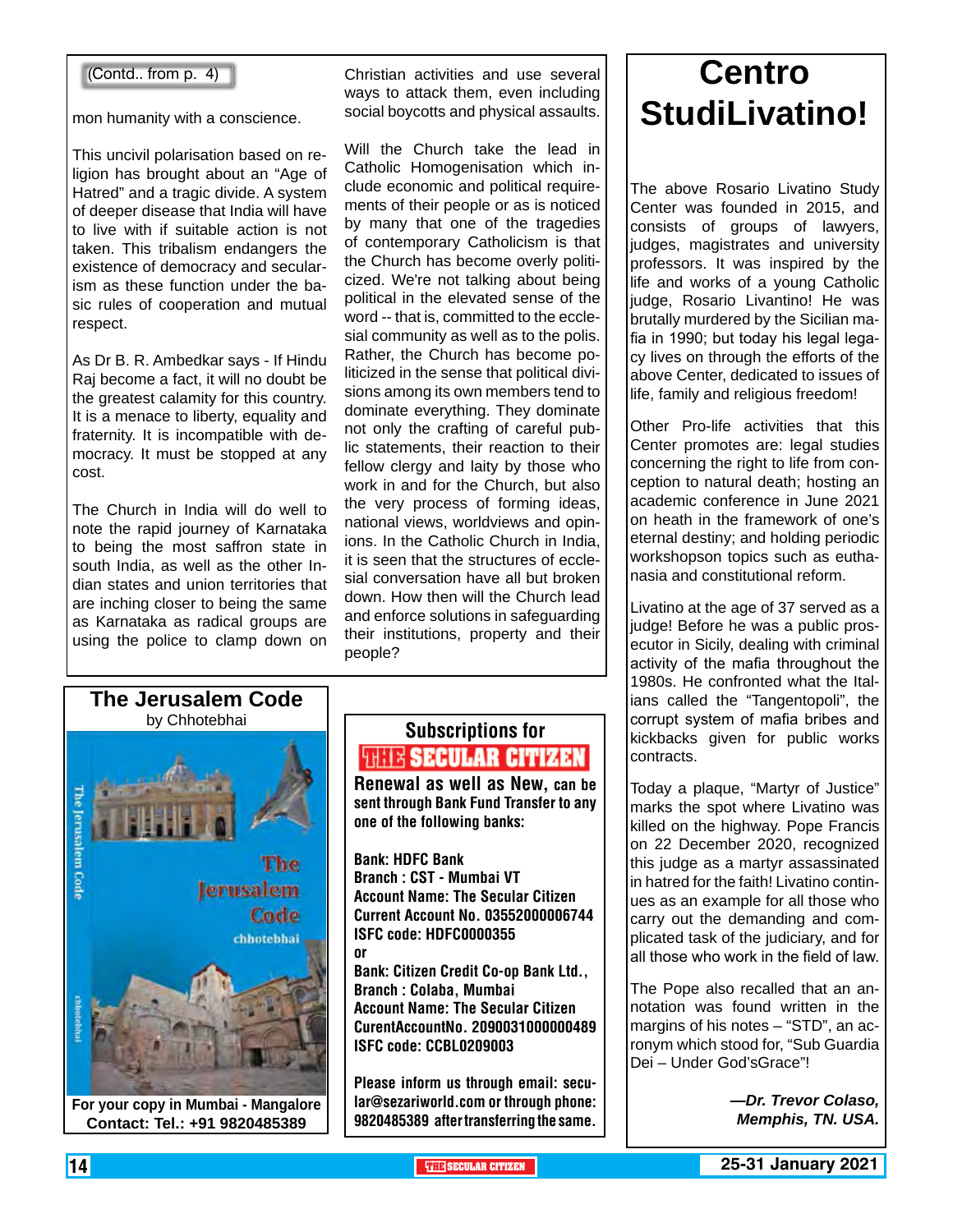# **Confused with Whatsapps new Policy?**

#### *by Don Aguiar.*

**There's a lot of misunderstanding about privacy and security that's been articulated in many groups and especially on social me**ing about privacy and security that's been articulated in many

dia, as someone who is very particular about devices and accounts being secure let me dispel some of the myths.

What Whatsapp collects about each individual, there is nothing new in that, Whatsapp has always been doing that from the beginning, Whatsapp has info on your phone number, other people's phone numbers in your contacts, your status updates and when you were last online.

Since 2016 Whatsapp has been sharing that data with its parent company, Facebook. Whatsapp however has an option where a user can opt out of sharing the data with Facebook, have you ever exercised that option? Now the only thing that has changed is - that option won't be available anymore.

Post February 8th 2021 Whatsapp will be sharing everyone's data with Facebook, which is already the case with most people, except the people who have exercised the option of not sharing their Whatsapp data with Facebook that option won't exist anymore. So technically nothing will change, your info is already shared with Facebook since 2016 and that will continue.

The reason that Whatsapp is doing this is because Facebook wants to monetise their investments by targeted advertising and Facebook is doing this because phone manufacturers, especially Apple, are addressing privacy concerns and with Apple's iOS 14 update, Users have to give consent to being tracked by Facebook.

So for people who are troubled by this

there are other options like Telegram and Signal.

Telegram is a Russian app and its management is shrouded in secrecy, they keep changing their operational



headquarters. Telegram like Whatsapp is not an altruistic venture and they too want to monetise their investments and they are also building a platform for targeted advertising. Also Telegram is not completely end to end encrypted and they store all user data with their decryption keys on their servers. Telegram has been hacked many times most famously in Iran, where data about millions of accounts were stolen.

That leaves only Signal. Signal was founded by Brian Acton, one of the creators and founders of Whatsapp, after he sold Whatsapp to Facebook.

Signal is end to end encrypted and doesn't collect much data except your phone number... and your data is not saved on servers but your device. Signal is run by a non-profit organisation and doesn't want to monetise their investments. It is run by 'donations', because Signals working model is altruistic and their funding is based on donations only. There is serious doubt that they can scale up to manage much more than the users they already have. Running a messaging app requires lot of investments in technology, especially big servers.

Signal has about 40 million users now, and if more migrate there rapidly, their systems will crash and it has already happened in the past and I don't know how a non-profit messaging app can survive catering to hundreds of mil-

lions or a Billion users. Also Signal's data is not stored on a Server/Cloud but locally on your device, so every time you buy a new phone you will have to manually transfer your old Signal messages and data, and there is nothing much you can do if your phone crashes.

A situation like this gives influential people playing the stock market a handle

to take advantage of the loopholes and increase their wealth, so whether people have properly understood the pros and cons of the new whatsapps policy as well as the working and configuration of Telegram and Signal, have already started migrating to Signal because Elon Musk, the richest man in the world, recently tweeted that he recommends using Signal as an instant messaging app – instead of the incumbent WhatsApp. This was on account of WhatsApp updating its Privacy Policy.

Now look, Elon Musk has about 40 million followers on Twitter. When he says something, people listen. So yeah, Signal – the messaging app – saw a rise in downloads with over 1 lakh downloads in just 2 days. But something else happened too… and that was weird - The stock price of Signal Advance - an entirely unrelated Texas-based technology company which works on healthcare and industrial applications – surged. The shares surged from 60 cents, before Musk's tweet on January 7, to \$8.30 on Friday – a surge of more than 1100%! Such is the weirdness of the stock market! And an upward rise and a big bonus for Signal. Will it be able to handle?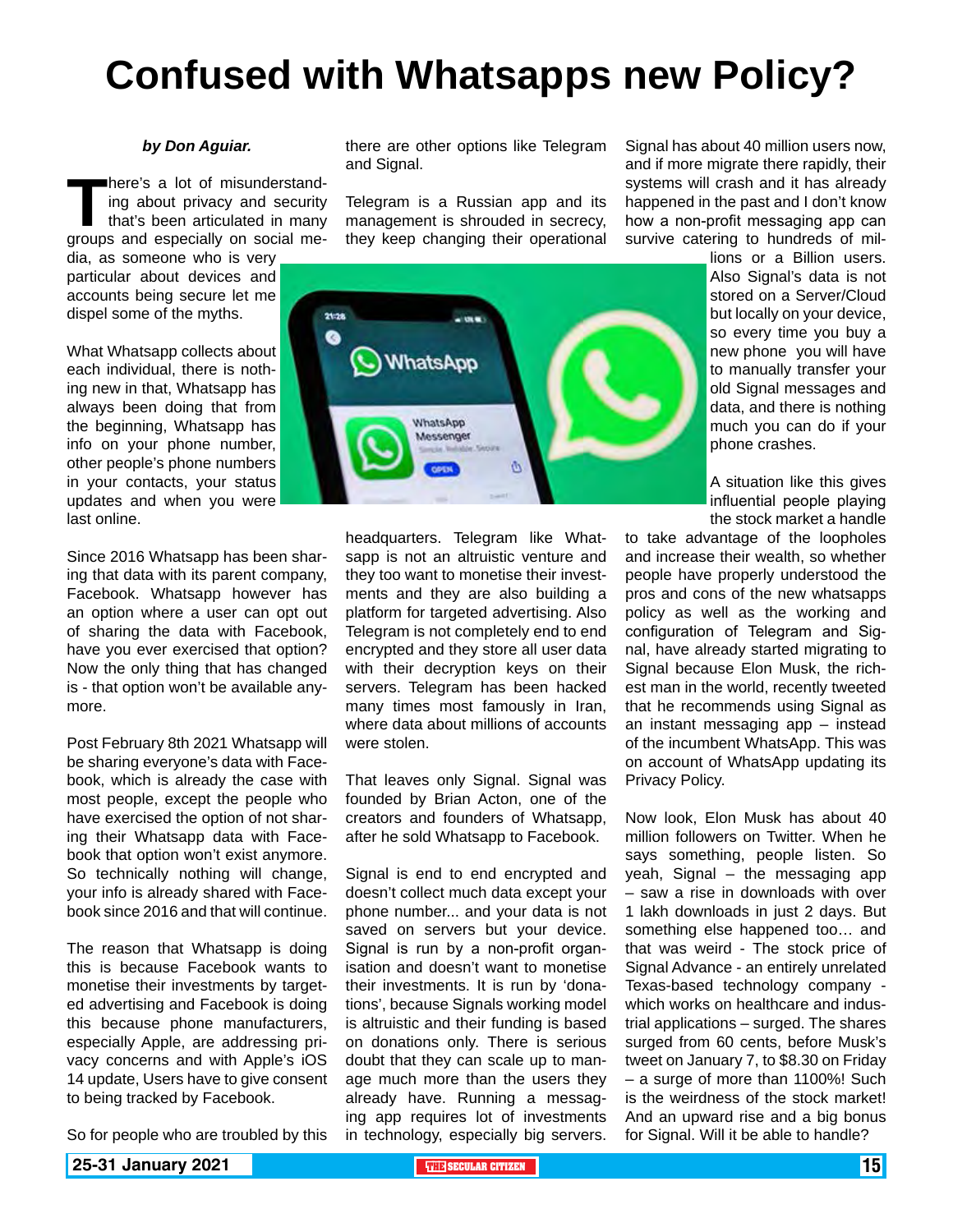# **Royal Christian Family MATRIMONIALS - GROOMS**

**7185. MUMBAI :** Goan Roman Catholic Bachelor, (Born in October 1984) Ht. 5' 10", Wt. 72 kgs, Wheatish Complexion,Edn. B.Com., working for Bank. Contact email : spydee321@gmail.com

**7084. MUMBAI :** Mangalorean Roman Catholic Bachelor, (Born in May 1956), Ht. 5' 7", Wt. 70 kgs, Wheatish Complexion, Edn. 9th std., working as a Machine Operator. Contact email : fern.gilbert54@gmail.com

**7150. POONA :** East Indian RC Divorcee, (Born in November 1960) Ht. 5' 10", Wt. 69 kgs, Wheatish Complexion, Edn. Graduate Engineer from CWIT University of Pune, working as an Engineer. Contact email : joeskf@gmail.com

**7052. MUMBAI :** Mangalorean Roman Catholic Bachelor, (Born in June 1977), Ht. 5' 6", Wt. 72 kgs, Wheatish Complexion, Edn. B.A., Retail Management, working as a General Manager. Contact email : albert.pinto2006@gmail.com

**7049. CANADA :** Goan Roman Catholic Bachelor, (Born in June 1986), Ht. 5' 11", Wt. 85 kgs, Wheatish Complexion, Edn. BE (Computer), working in CANADA in a Non IT Field Seeks a working girl in Canada and holding a PR Visa. Contact email : anniedrz@gmail.com

**7050. LONAVLA :** Mangalorean Roman Catholic Bachelor, (Born in November 1985), Ht. 5' 9", Wt. 75 kgs, Fair Complexion, Edn. MBA., working. Contact email : dsouza adrian@yahoo.co.in

**7047. MUMBAI :** Goan Roman Catholic Bachaelor, (Born in November

#### **Important Notice**

Telephone no. of candidate will be printed only with the consent of members. For Tel. Nos. Please contact: +91- 9820473103 / 9820485389 or Email : royalchristianfamily@gmail.com

1982), Ht. 5' 5", Wt. 65 kgs, Wheatish Complexion, Edn. B.Com., C.S. in Process, having family business. Contact email : mail.soj@gmail.com

**7028. ABUDHABI :** Mangalorean Roman Catholic Bachelor, (Born in September 1985), Ht. 5' 6", Wt. 65 kgs, Wheatish Complexion, Edn. Diploma in Mechancial Engineer, working as a Stores Officer in Shipping Company. Contact email : pjmpraveen@gmail.com

**7041. MUMBAI :** Goan Roman Catholic Bachelor, (Born in July 1985), Ht. 5' 7", Wt. 65 kgs, Wheatish Complexion, Edn. 10th Std., working as a Plant Operater. Contact email : ronnydsouza075@gmail.com

**7019. MUMBAI :** Tamilian Roman Catholic Bachelor, (Born in June 1981), Ht. 5' 6", Wt. 60 kgs, Wheatish Complexion, Edn. B.Com., working as a Customer Services. Contact email : dasvinod1@gmail.com

**7011. MUMBAI :** Mangalorean Roman Catholic Bachelor, (Born in September 1983), Ht. 6', Wt. 75 kgs, Wheatish Complexion, Edn. MBA Electronics and Finance, working as Research Electronics. Contact email : canute.serrao@gmail.com

**7039. MUMBAI :** Goan Roman Catholic Bachelor, Handicap - slight Scoliosis - taking treatment, spine slightly curved. (Born in September 1976), Ht. 5' 4", Wt. 45 kgs, Wheatish Complexion, Edn. B.A. Computer Prog. / Hair Designer, Having own business. Contact email : reginarodrigues634@gmail.com

**7010. BAHRAIN :** Mangalorean

To Place Your Matrimonial Advertisement Call: +91 - 9820485389 or 9820473103 \* Check your email at least once a week. \* Members are requested to inform us when

they are settled, so that publication of their details can be discontinued.

Roman Catholic Divorcee (with in three months of marriage), (Born in June 1985), Ht. 5' 11", Wt. 76 kgs, Wheatish Complexion, Edn. HSC Diploma in food & beverage, working in 4 Star Hotel Bahrain. Contact Mob: 8806129309

**7018. MUMBAI :** Goan Roman Catholic Bachelor, (Born in October 1969), Ht. 5' 5", Wt. 80 kgs, Wheatish Complexion, Edn. SSC, Self employed. Contact Email : fredrick.dsouza0110@gmail.com

**7008. USA :** Separated Roman Catholic, (Born in October 1983), Ht. 5' 7", Wt. 62 kgs, Wheatish Complexion, Edn. MD, MS, working as a Senior Engineer. Contact email : jesusmary58@yahoo.com

**7007. AUSTRALIA :** Goan Roman Catholic Bachelor, (Born in September 1977), Ht. 5' 8", Wt.72 kgs, Fair Complexion, Edn. B.Com., MBA in Aviation. working as a Froud Analist Banking in Australia. Contact email : gerald-white@hotmail.com

**7017. MUMBAI :** Roman Catholic Bachelor, (Born in March 1981), Ht. 5' 8", Wt. 67 kgs, Wheatish Complexion, Edn. MBA working as a Administror. Contact email : matheanil@gmail.com

**7005. DUBAI :** Goan Roman Catholic Bachelor, (Born in May 1986), Ht. 5' 6", Wt. 50 kgs, Fair Complexion, Edn. BMS /CFA, working as a Head Treasury in Dubai. Contact email : matri3119@gmail.com

**6986. MUMBAI :** Mangalorean Roman Catholic Bachelor, (Born in March 1990), Ht. 160 cms, Wt. 66 kgs, Wheatish Complexion, Edn. Graduate, working for MNC. Contact email :alwyn90lewis@yahoo.com

**If not settled within a year, renew your membership atleast two months in advance to continue the service uninterrupted.**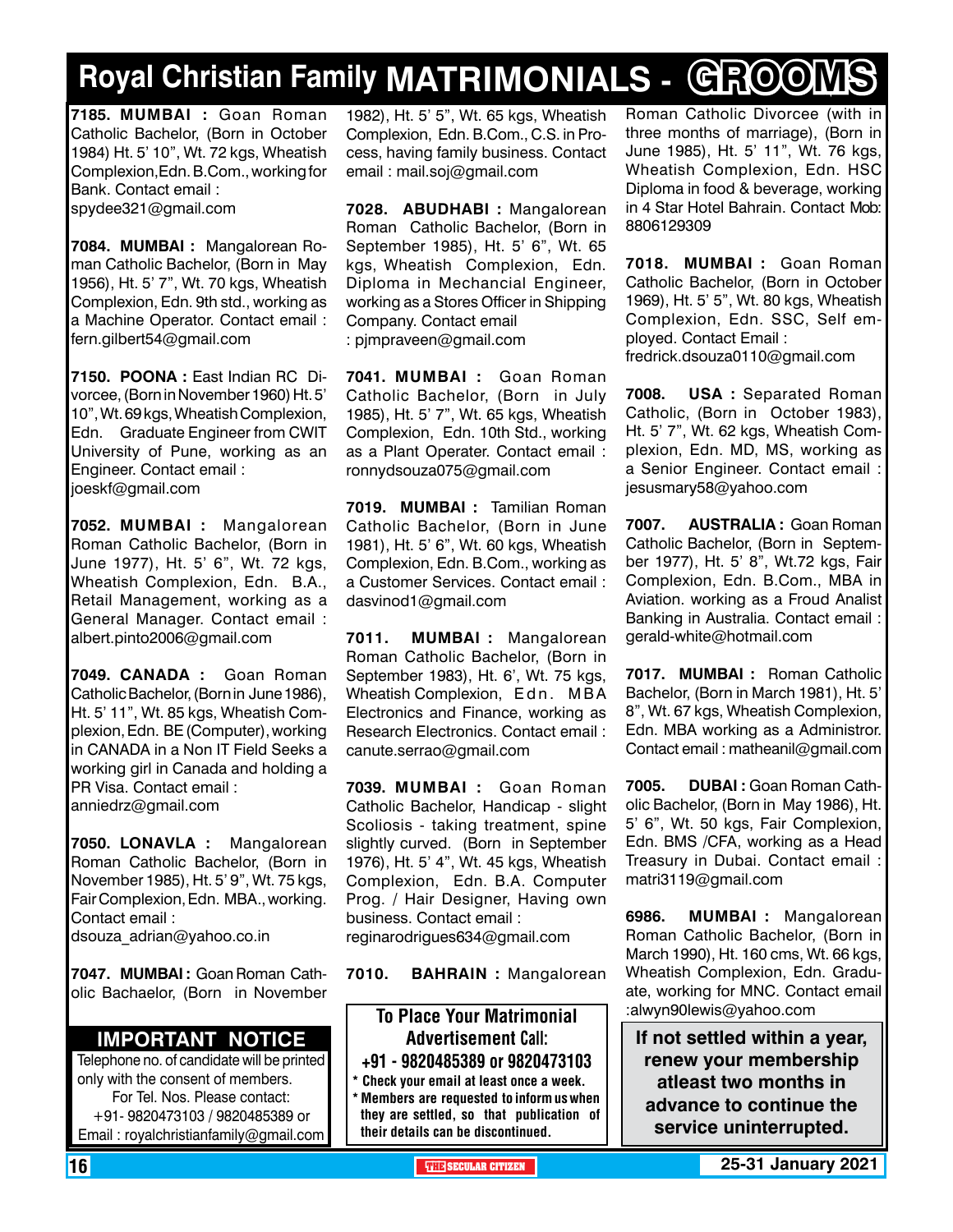# **Royal Christian Family MATRIMONIALS - BRIDES**

**7160. MUMBAI :** Mangalorean Roman Catholic Spinster, (Born in September 1988), Ht. 5' 7", Fair Complexion, Edn. BMS, working as a Senior Merchandiser in a Global Retail Company in Dubai. Contact email : prislobo10@gmail.com

**7190. BANGALORE :** Tamilian Roman Catholic Spinster, (Born in January 1990), Ht. 5' 4", Wt. 65 kgs, Wheatish Complexion, Edn. B.E., Electronics and communications, working as a Technical Specialist. Contact email : jmj.lionofjudah@ gmail.com

**7182. MUMBAI :** Mangalorean Roman Catholic Spinster, (Born in October 1992), Ht. 5' 4", Wt. 72 kgs, Wheatish Complexion, Edn. B.Com., C.A., working as Asst. Manager in TATA Company. Contact : email : matrimonialp27@gmail.com

**7128. MUMBAI :** Affluent business family R.C. East Indian Spinster, (Born in 12-04-1988), Ht. 5' 2", very beautiful and pretty. Edn. MS General Surgeon, Doctor by profession. Contact email : drvd2019@gmail.com

**7126. U.S.A. :** Mangalorean Roman Catholic Spinster, (Born in January 1992) from Mumbai, Ht. 5' 7", Wt. 60 kgs, Fair Complexion, Edn. B.E. (Computers) from Mumbai, M.S. (Information Systems) from US. Possesses H1B visa and is working as a Technical Analyst with an MNC in USA. Contact email : wilfyjoy1315@gmail. com or call  $+91$  98603 02527 /  $+91$ 9970172527

**6032 DUBAI :** Goan Roman Catholic Spinster, (Born in April 1976), Ht. 5' 2", Wt. 41 kgs, Wheatish Complexion, Edn. B.A., working as a Secretary. Contact email : track 1976@ yahoo. com OR 9730454857

**7066. MUMBAI :** Mangalorean Roman Catholic Spinster, (Born in June 1987), Ht. 5' 4", Wt. 78 kgs, Fair

**Royal Christian Family Helps In Choosing The Right Life-Partner Serving Since 41 Years** Complexion, Edn. B.E., (EXTC) M.S. (International Business Management), working as a Consulting Manager. Contact email :

l2018anselm@yahoo.com

**7177. PUNE :** Goan Roman Catholic Spinster, (Born in September 1991), Ht. 5' 4", Wt. 60 kgs, Fair Complexion, Edn. Masters in Computer Applications. working for a Software MNC in Pune as a Tech Lead. Contact email : melitta88@gmail.com

**7178. MUMBAI :** Mangalorean Roman Catholic Spinster, (Born in November 1988), Ht. 5' 6", Wt. 65 kgs, good looking, Fair Complexion, Edn. Bachelor's in Mass Media, working as a Content Writer. Contact email :jcdc0906@gmail.com

**7058. MUMBAI :** Goan Roman Catholic Spinster, (Born in September 1987), Ht. 5' 3", Wt. 55 kgs, Wheatish Complexion, Edn. B.Com., working back office. Contact email : venita\_fernandes@rediffmail.com

**7176. MUMBAI :** Mangalorean Roman Catholic Spinster, (Born in February 1996), Ht. 5' 3", Wt. 48 kgs, Fair Complexion, Edn. M.A. B.Ed., Teacher by profession. Contact email : ektaseq@gmail.com

**7055. U.K. :** Tamilian Roman Catholic Spinster, (Born in April 1988), Ht. 5' 2", Wt. 62 kgs, Wheatish Complexion, Edn. B.Sc., working as a Staff Nurse in UK. Contact email : o365acc@gmail.com

**7109. MUMBAI :** Mangalorean Roman Catholic Spinster, (Born in June 1986), Ht. 5' 6", Wt. 58 kgs, Wheatish Complexion, Edn. MBA, working as a Associate Consulant. Contact email : helendsz27@gmail.com

**7046. MUMBAI :** East Indian Roman Catholic Spinster, (Born in October 1986), Ht. 5' 5", Wt. 54 kgs, Fair Complexion, Edn. B.Com., / 7 Level German, working as Sr. Associate German a/cs. in Multinational Bank. Contact

#### **Important Notice**

Telephone no. of candidate will be printed only with the consent of members. For Tel. Nos. Please contact: +91- 9820473103 / 9820485389 or Email : royalchristianfamily@gmail.com

email : fernweh.stan@gmail.com **7105. MUMBAI :** Mangalorean Roman Catholic Spinster, (Born in November 1991), Ht. 5' 5", Wt. 62 kgs, Wheatish Complexion, Edn. M.Sc., Microbiology, (Pursuing Ph.D., ) Assistant Professor. Contact email :

1991divine@gmail.com

**7057. MUMBAI :** Goan Roman Catholic Spinster, (Born in December 1993), Ht. 5' 1", Wheatish Complexion, Edn. Masters, working as a Design Thinker. Contact email : louelladsouza10@gmail.com

**7103. MUMBAI :** Mangalorean Roman Catholic Divorcee (Separated), (Born in October 1989), Ht. 5', Wt. 62 kgs, Wheatish Complexion, Edn. B.Com.,working as a HR.

Contact email :

mail2tinafernandes@gmail.com **7056. MUMBAI :** Goan Roman Catholic Spinster, (Born in December 1988), Ht. 4' 11", Wt. 51 kgs, Wheatish Complexion, Edn. MBA in HR, working HR Field. Contact email : nancyfernandes9@gmail.com

**7094. MUMBAI :** Mangalorean Roman Catholic Spinster, (Born in June 1991), Ht. 5' 3", Wt. 52 kgs, Wheatish Complexion, M.Com., working as a Business Analyst. Contact email : roschelle256@gmail.com

**7053. MUMBAI :** East Indian Roman Catholic Spinster, (Born in June 1987), Ht. 5' 2", Wt. 63 kgs, Wheatish Complexion, Edn. B.Sc., Home Science, working as a Jr. Officer in Bank. Contact email :

ayesha18j@gmail.com

**Registered members can publish their ad in all the 50 issues in a year for Rs. 8000 only.**

If you wish to publish your matrimonial classified advertisement in all the 50 issues in a year, you can do so for an amount of Rs. 8000 only.

#### To Place Your Matrimonial Advertisement Call:

- +91 9820485389 or 9820473103
- \* Check your email at least once a week. \* Members are requested to inform us when they are settled, so that publication of their details can be discontinued.

**25-31 January 2021 • THE RESECULAR CITIZEN** 17 **THE** SECULAR CITIZEN 17 **THE** SECULAR CITIZEN 17 **THE** SECULAR CITIZEN 17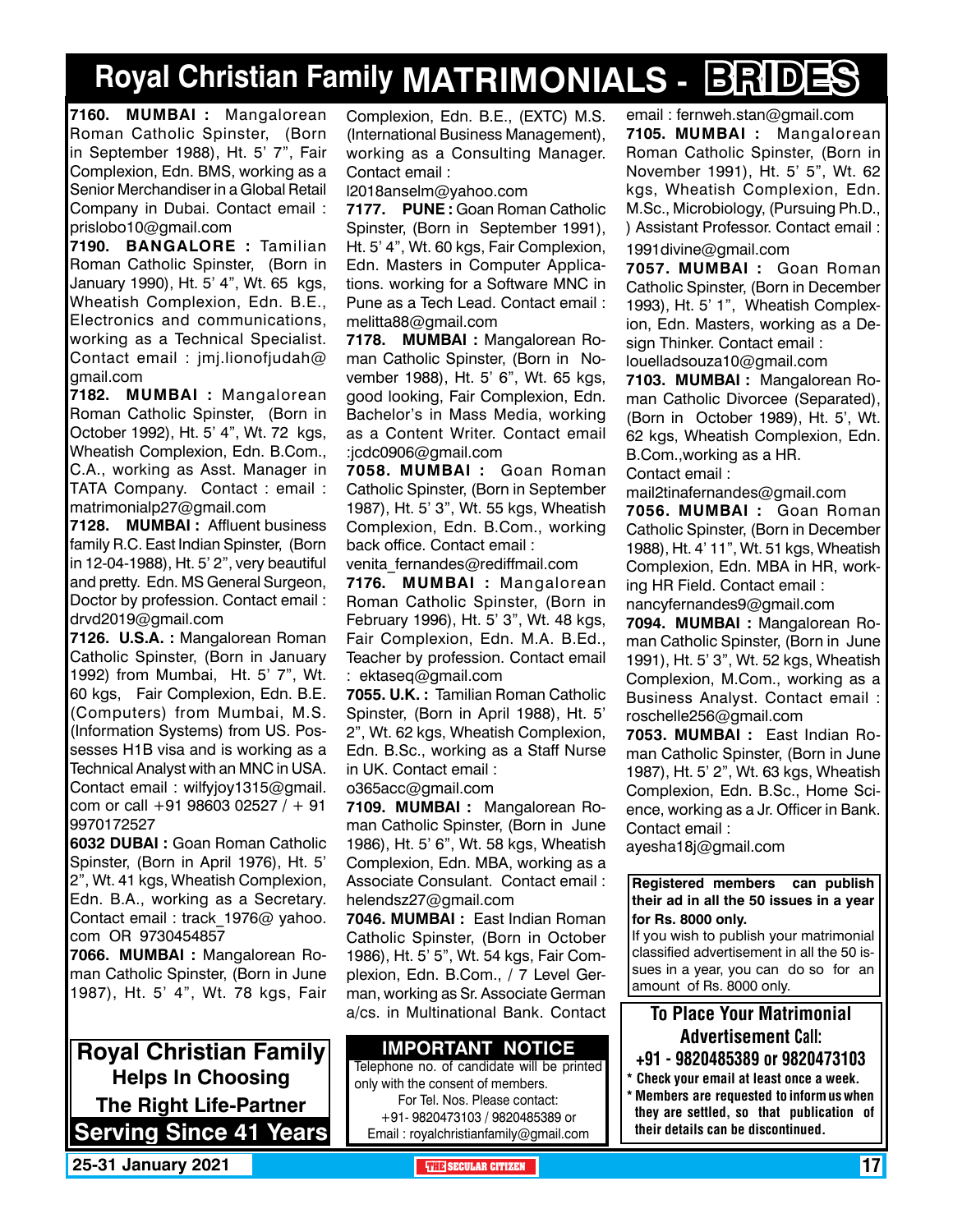# **A Young Martyr (St. Jose Sanchez del Rio)**

#### *By Fr. F. M. Britto*

**W**e have heard of priests and<br>tyred for their Christian faith.<br>While today we have many youth who nuns of ancient times martyred for their Christian faith. While today we have many youth who do not practice their faith, here is the story of a teenage boy of our time who sacrificed his life for Jesus. Jose Luis Sanchez del Rio has become today a powerful example of youth, bravery and faith.

As the third of four children, Jose was born on March 28, 1913 in Sahuayo, Michoacan, Mexico. His family affectionately called him Joselito. He attended school in his home town and later in Guadalajara, Jalisco. He was remarked as a "normal, healthy kid, with a joyful character."

Mexican President Plutarco Elias Calles persecuted the Catholic Church from 1926 -1929. Calling it "Cristero War" (War for Christ the King), a grassroot resistance movement arose to defend the religious liberty by taking up the government forces.

In spite of government prohibition, the boy Jose took risks to attend the public worship, participated in the sacraments, attended catechism classes, took upon parish activities, regularly prayed the rosary with his family and publicly proclaimed himself a Catholic. Visiting once a Cristero martyr's tomb, the young lad prayed that he too be granted to die for Christ the King.

Both his two elder brothers Macario and Miguel joined the Cristeros to fight against the government forces. But his mother refused the young Jose to join them and the rebel General Prudencio Mendonza too declined his enlistment. But since the boy went on insisting, his mother finally relented. The general allowed the 14 years old boy to do small works and finally to be the flag bearer of the troop. The cristeros nicknamed him Tarcisius after the early Christian saint who was martyred for protecting

the Eucharist from desecration.

During heavy fighting on Jan 25, 1928, General Guizar Morfin horse was killed and Jose gave him his horse, telling him, "Sir, you are more needed for this cause than I am. Take my horse and save yourself." The general managed to escape.

 Jose fired the enemy until he ran out of ammunition. The government troops captured the boy, beat and rebuked him while taking him to the town. They demanded him to renounce his faith under threat of death. But he refused. They imprisoned him in the sacristy of the local church of St. James the apostle, where he was baptized. He prayed the rosary in the jail and wrote an emotional letter to his mother, "Do not be worried about my death as this would make me suffer. Be courageous and send me your blessing, together with the blessing of my father."

His godfather Rafael Picazo Sanchez tried to save the boy by offering him various enticements. But the boy refused these temptations, since he had to deny his faith to get these favours. The soldiers demanded a ransom of 5000 pesos. His father tried to raise that money to save him. But Jose rejected the offer saying, "My faith is not for sale."

The soldiers again wanted him to relent by watching the hanging of another Cristero. But Jose encouraged him to face death, saying that they would soon meet in heaven. He declared that he too wanted to give his life to Jesus and so to go to heaven easily.

The irate soldiers tortured him by cutting the bottoms of his feet with a knife. The profusely bleeding Jose was forced to walk barefoot from the town to the cemetery of Sahuayo. He cried and moaned in pain. But he did not give in. The soldiers ordered him,



"Say 'death to Christ the King', we will spare your life." But Jose shouted, "Long live Christ the king. Long live Holy Mary of Guadalupe."

On the way the soldiers stabbed him with the bayonets. At the cemetery an angry military leader shot him twice in the head. Then they put the 14 years old dead boy's body in a small grave and covered him with mud. It was night 11.30 on Feb 10, 1928, one month short of his 15th birthday.

His diocese started his sainthood proceedings on May 1, 1996. Pope John Paul II declared him a venerable on June 22, 2004. Pope Benedict XVI beatified him on Nov 20, 2005 through Cardinal Prefect of the Congregation for the Cause of Saints in Guadalajara, Mexico. During the beatification homily, Cardinal Jose Saraiva Martins said, "Jose should inspire us all, especially you young people, to be capable of giving witness to Christ in our daily lives." Pope Francis canonized him a saint in Vatican on Oct 16, 2016, along with six others.

The remains of St. Jose Luis Sanchez del Rio are enshrined above a side altar in the church of St James the apostle in his hometown. His postulator Father Fidel Gonzalez Fernandez remarked, "I have seen hundreds of cases of martyrdom, but never of a martyr so young." A film, "For greater Glory" was produced in 2012 portraying him and the Cristero War. Jose became the patron of the World Youth Day 2019.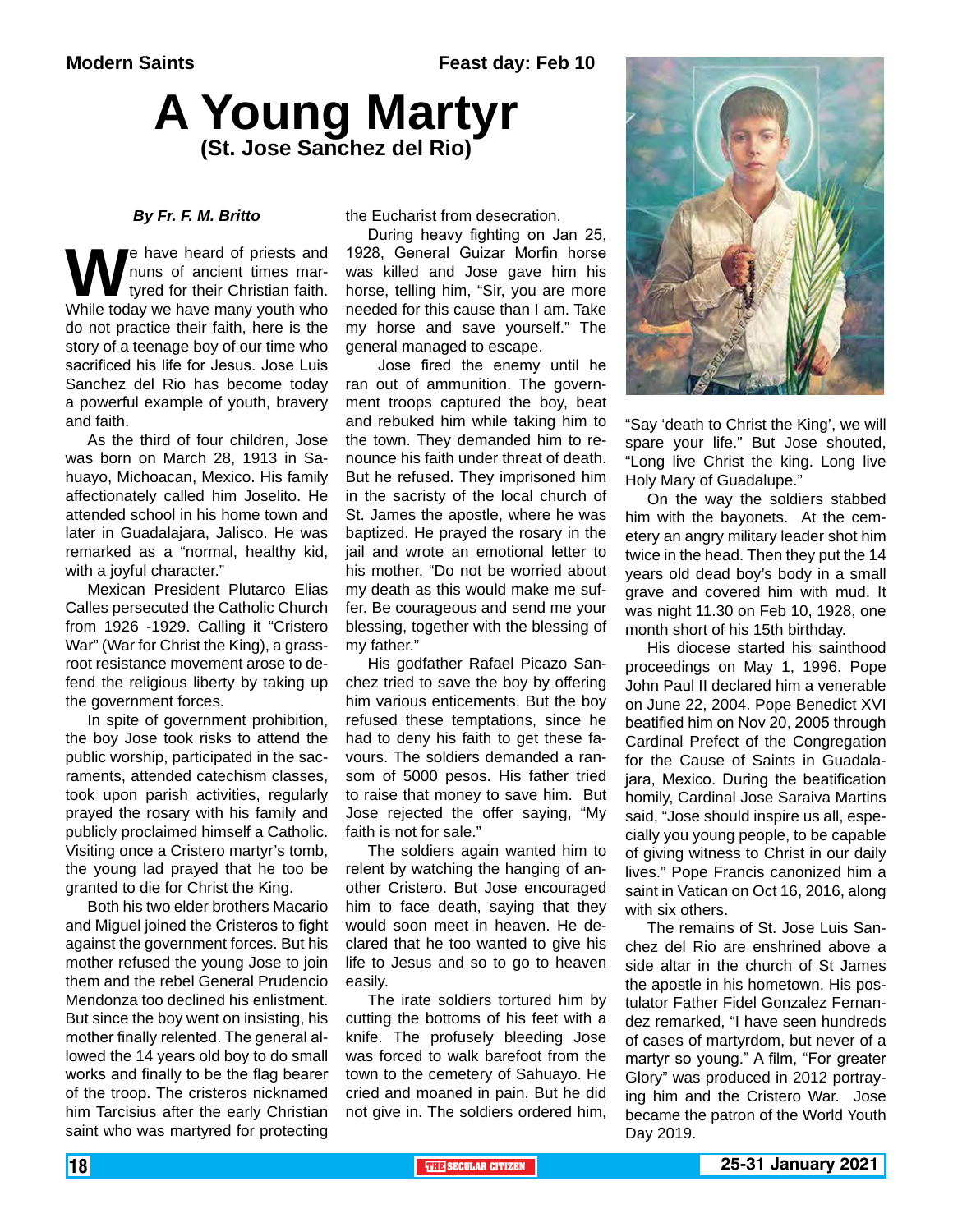

# **The Jerusalem** Code chhotebhai

Pages 400

₹399/-

- · Who will be the next pope?
- <sup>o</sup> Which Indian will become pope?
- <sup>o</sup> Has Vatican II failed and is it now time for Vatican III?
- <sup>o</sup> Did the Apostles Thomas and Bartholomew come to India?
- <sup>o</sup> Was Jesus buried in Kashmir?
- <sup>9</sup> What was the role of Christians in the formation of Pakistan?
- <sup>o</sup> Did God create the universe in seven days?
- <sup>o</sup> What is the connection between the Tower of Babel, the attacks on the Indian Parliament, and the World Trade Centre?
- <sup>10</sup> Should divorced and remarried Catholics be allowed to receive Holy Communion?
- <sup>o</sup> Why should a woman who procures an abortion be automatically ex-communicated?
- <sup>o</sup> Is pre-marital sex sending couples to hell?
- <sup>o</sup> Should Catholic priests be celibate?
- <sup>6</sup>Why can't women be ordained to the priesthood?
- <sup>o</sup> How did the French, Industrial, Print and Sexual Revolutions impact the church?
- <sup>o</sup> What did Malachy and Nostradamus predict about the church?

If you are looking for the answers, your search stops HERE!!!

chhotebhai, former National President of the All India Catholic Union, presently National Convenor of the Indian Catholic Forum, author of 5 books and hundreds of articles, makes an honest attempt to provide the answers with 600+ references and hundreds of scripture quotes in his unique racy style.

Incidentally, two of the predictions made in the book have already come true in the interregnum between its writing and printing. Three predictions in his previous book "An Unfinished Symphony" published in 2011 also came true!

Hurry! Avail of EARLY BIRD and BULK DISCOUNTS. ORDER NOW.

Contact: noronha.kp@gmail.com or 9415130822